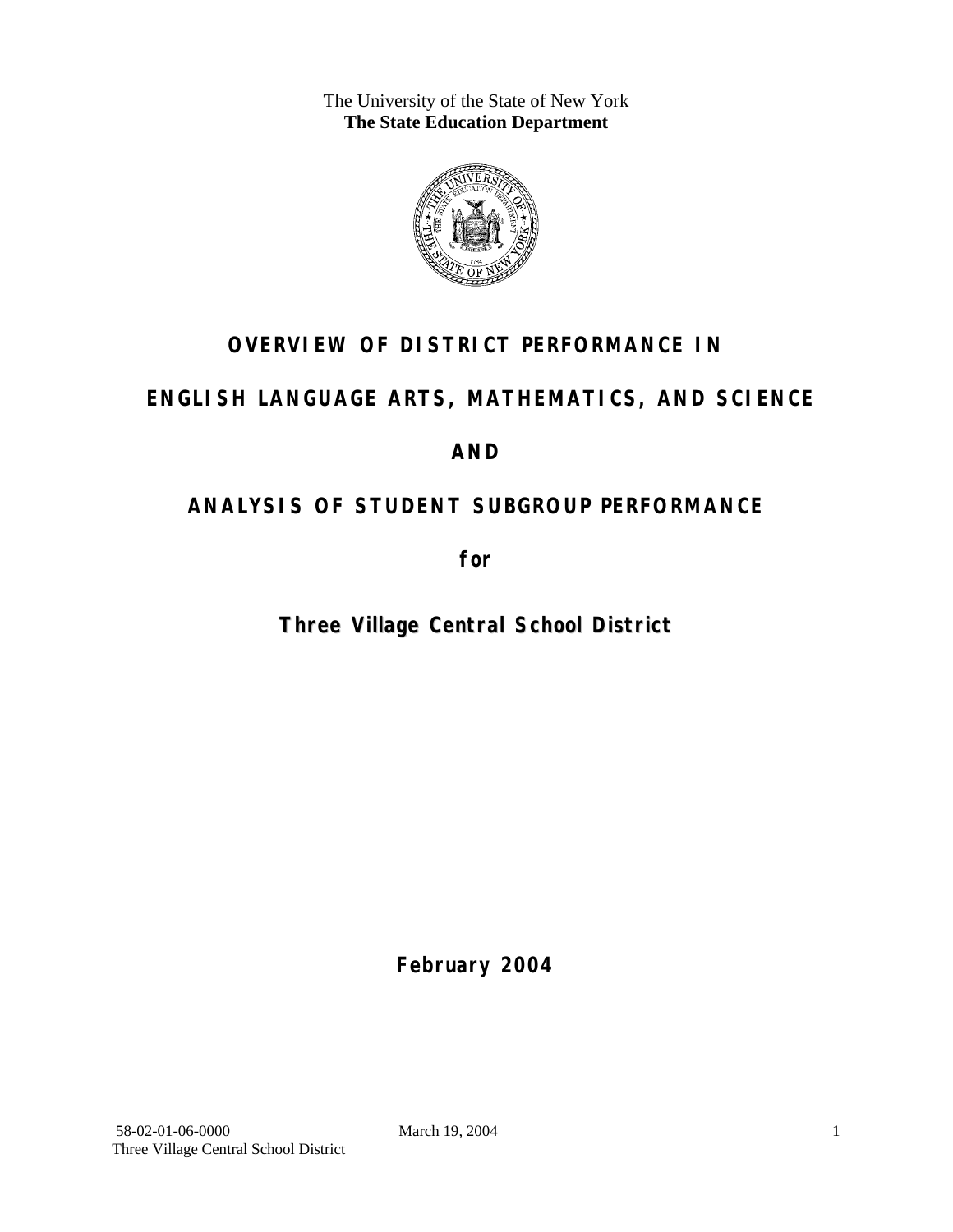#### **THE UNIVERSITY OF THE STATE OF NEW YORK**

#### **Regents of The University**

| Tonawanda             |
|-----------------------|
| <b>Hollis</b>         |
| Staten Island         |
| New Rochelle          |
| Peru                  |
| Huntington            |
| <b>North Syracuse</b> |
| New York              |
| <b>Belle Harbor</b>   |
| Buffalo               |
| Hartsdale             |
| Albany                |
| <b>Bronx</b>          |
| New York              |
| <b>Binghamton</b>     |
| Rochester             |

#### **President of The University and Commissioner of Education**

RICHARD P. MILLS

**Deputy Commissioner for Elementary, Middle, Secondary and Continuing Education**  JAMES A. KADAMUS

#### **Coordinator, School Operations and Management Services**

CHARLES SZUBERLA

#### **Coordinator, Information and Reporting Services**

MARTHA P. MUSSER

The State Education Department does not discriminate on the basis of age, color, religion, creed, disability, marital status, veteran status, national origin, race, gender, genetic predisposition or carrier status, or sexual orientation in its educational programs, services and activities. Portions of this publication can be made available in a variety of formats, including braille, large print or audio tape, upon request. Inquiries concerning this policy of nondiscrimination should be directed to the Department's Office for Diversity, Ethics, and Access, Room 530, Education Building, Albany, NY 12234. **Requests for additional copies of this publication may be made by contacting the Publications Sales Desk, Room 309, Education Building, Albany, NY 12234.** 

Please address all correspondence about this report that is not related to data corrections to:

*School Report Card Coordinator Information and Reporting Services Team New York State Education Department Room 863 EBA 89 Washington Avenue Albany, NY 12234*  E-mail: *RPTCARD@mail.nysed.gov*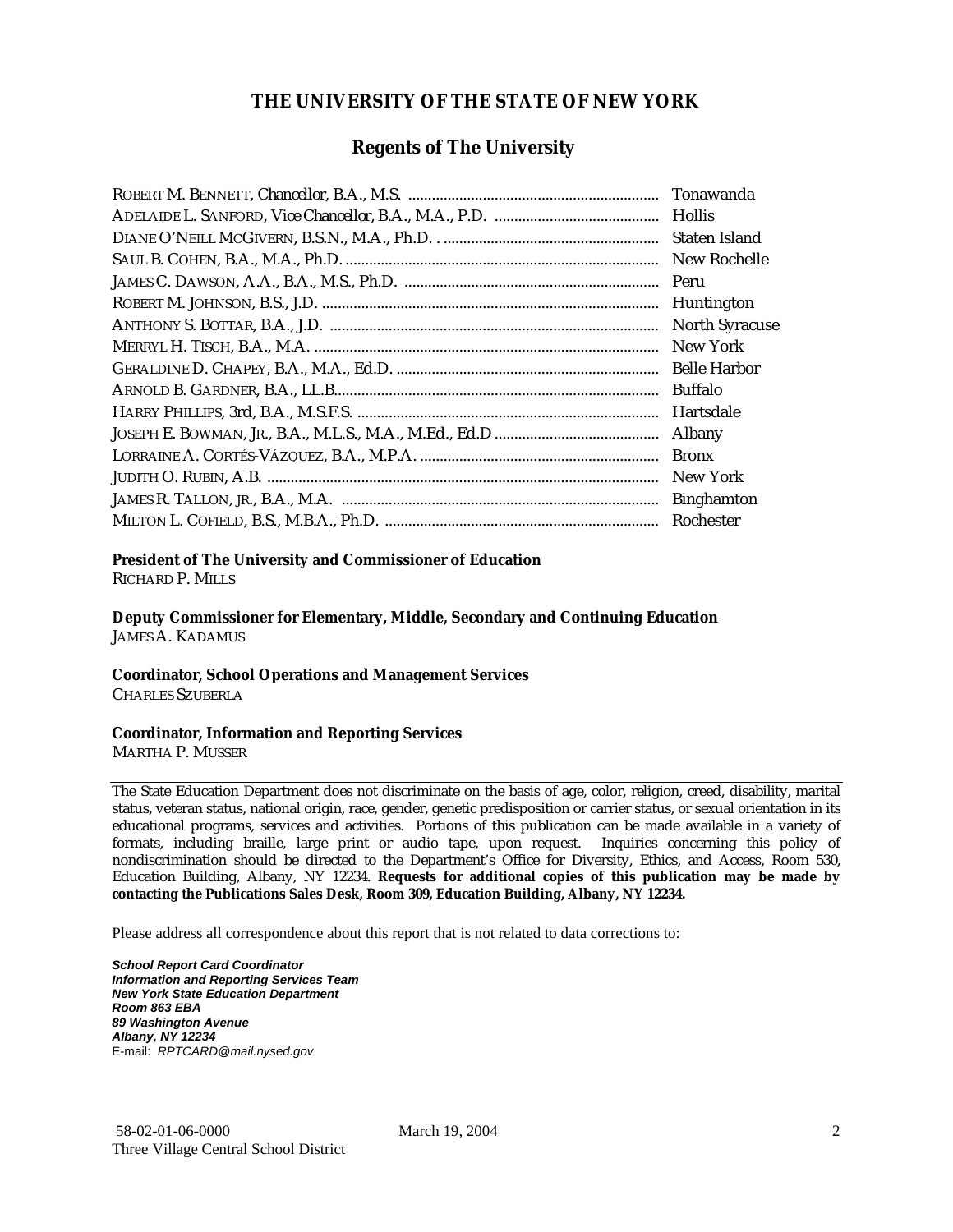The *New York State District Report Card* is an important part of the Board of Regents effort to raise learning standards for all students. It provides information to the public on student performance and other measures of district performance. Knowledge gained from the district report card on a district's strengths and weaknesses can be used to improve instruction and services to students.

The *New York State District Report Card* consists of three parts: the *Overview of District Performance in English Language Arts, Mathematics, and Science and Analysis of Student Subgroup Performance,* the *Comprehensive Information Report,* and the *District Accountability Report*. The *Overview and Analysis* presents performance data on measures required by the federal No Child Left Behind Act: English, mathematics, science, and graduation rate. Performance data on other State assessments can be found in the *Comprehensive Information Report*. The *District Accountability Report* provides information as to whether a district is making adequate progress toward enabling all students to achieve proficiency in English and mathematics.

State assessments are designed to help ensure that all students reach high learning standards. They show whether students are getting the foundation knowledge they need to succeed at the elementary, middle, and commencement levels and beyond. The State requires that students who are not making appropriate progress toward the standards receive academic intervention services.

In the *Overview*, performance on the elementary- and middle-level assessments in English language arts and mathematics and on the middle-level science test is reported in terms of mean scores and the percentage of students scoring at each of the four levels. These levels indicate performance on the standards from seriously deficient to advanced proficiency. Performance on the elementary-level science test is reported in terms of mean scores and the percentage of students making appropriate progress. Regents examination scores are reported in four score ranges. Scores of 65 to 100 are passing; scores of 55 to 64 earn credit toward a local diploma (with the approval of the local board of education). Though each elementary- and middle-level assessment is administered to students in a specific grade, secondary-level assessments are taken by students when they complete the coursework for the core curriculum. Therefore, the performance of students at the secondary level is measured for a student cohort rather than a group of students at a particular grade level. Students are grouped in cohorts according to the year in which they first entered grade 9.

The assessment data in the *Overview and Analysis* are for all tested students in the district, including general-education students and students with disabilities. In the *Overview*, each district's performance is compared with that of all public schools statewide. In the *Analysis*, performance is disaggregated by race/ethnicity, disability status, gender, LEP status, income level, and migrant status.

Explanations of terms referred to or symbols used in this part of the district report card may be found in the glossary on the last page. Further information on the district report card may be found in the guide, *Understanding Your School Report Card: February 2004*, available on the Information and Reporting Services Web site at www.emsc.nysed.gov/irts.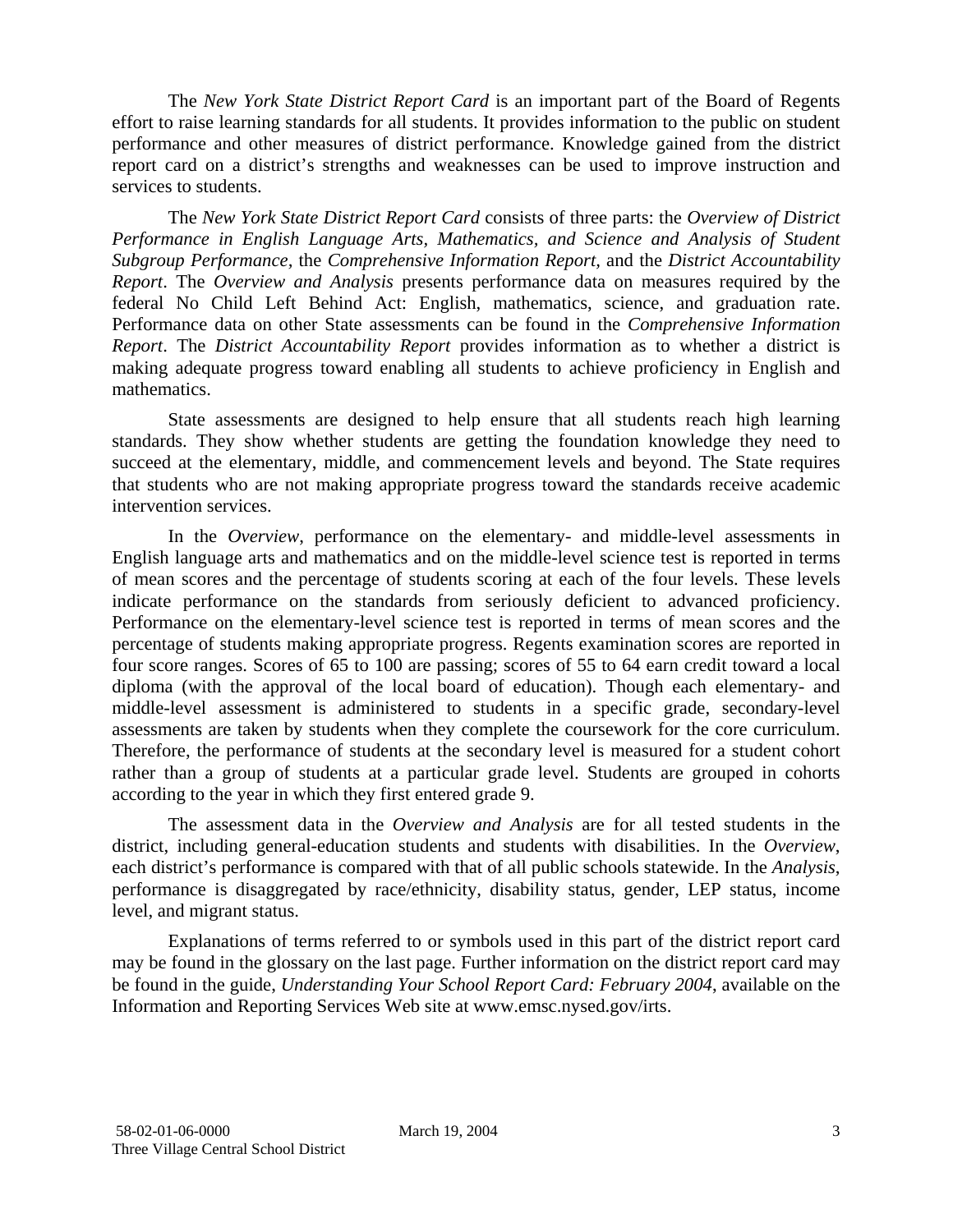# **Overview of District Performance in English Language Arts, Mathematics, and Science**

### **District Profile**

| Superintendent:<br>Frank J. Carasiti |             | Phone: | (631)730-4010             |
|--------------------------------------|-------------|--------|---------------------------|
| ∣ Organization                       | Grade Range |        | <b>Student Enrollment</b> |
| $2002 - 03$                          | <b>NA</b>   |        | 7993                      |

| 2001–02 District-wide Total Expenditure per Pupil      | \$12.586 |
|--------------------------------------------------------|----------|
| 2001-02 NYS Public Schools Total Expenditure per Pupil | \$12,265 |

#### **2002–03 Percentage of Core Classes Taught by Highly Qualified Teachers\***

| <b>Number of Core</b><br><b>Classes</b> | <b>Percent Taught</b><br>by Highly<br>Qualified<br><b>Teachers</b> |
|-----------------------------------------|--------------------------------------------------------------------|
| 1.295                                   | 96%                                                                |
| . .                                     |                                                                    |

\*For the 2002-03 school year, SED is reporting that teachers of core classes are highly qualified if they are certified to teach those classes. However, No Child Left Behind (NCLB) imposes requirements beyond certification for some teachers to be considered highly qualified. In future years, when New York State uses the NCLB criteria for reporting, certified teachers must fulfill all NCLB requirements to be counted as highly qualified.

#### **2002–03 Percentage of Teachers with No Valid Teaching Certificate\***

| Number of<br><b>Teachers</b> | <b>Percent with No</b><br><b>Valid Teaching</b><br><b>Certificate</b> |
|------------------------------|-----------------------------------------------------------------------|
| 603                          | 2%                                                                    |

\*This count includes teachers with temporary licenses who do not have a valid permanent, provisional, or transitional teaching certificate.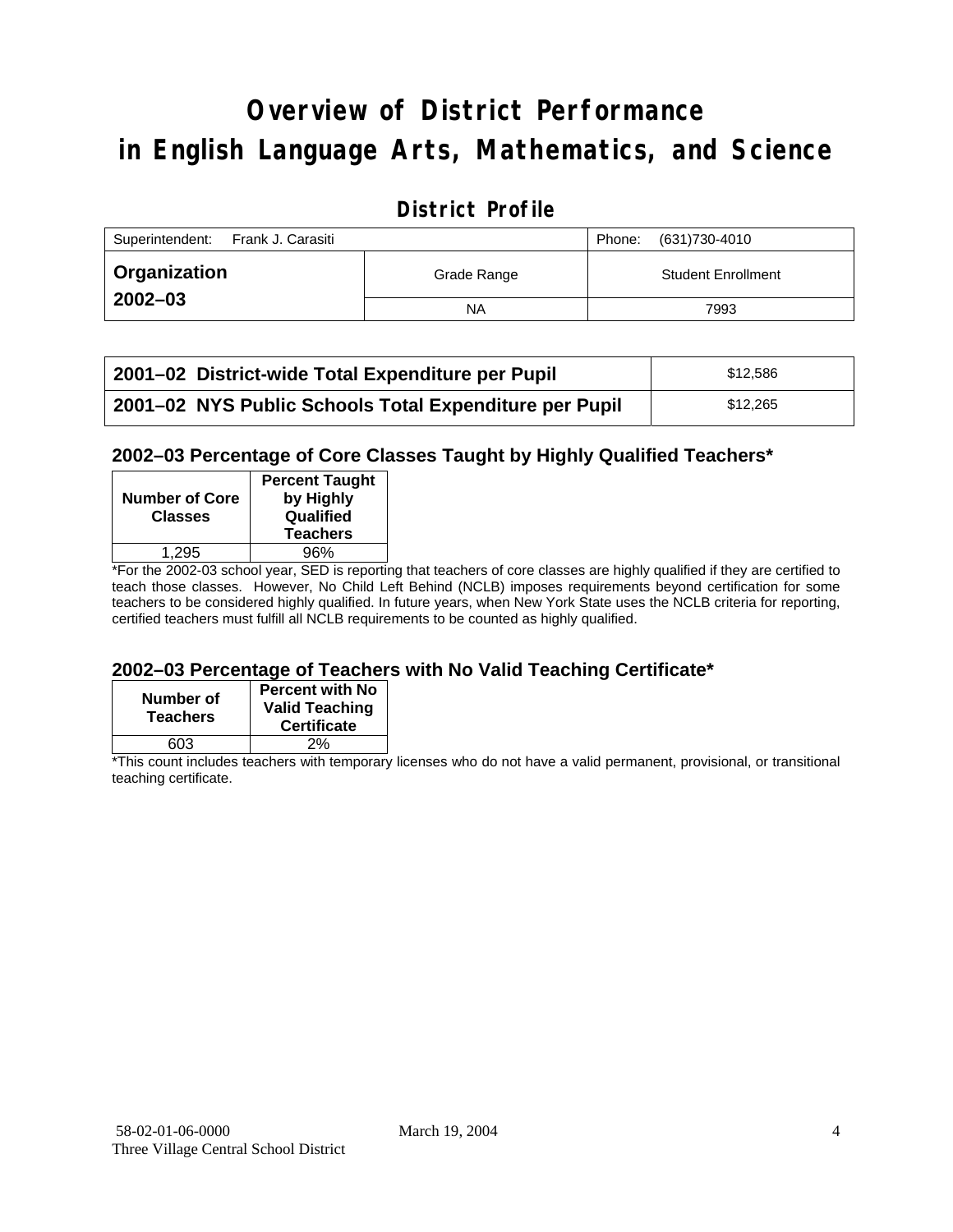English Language Arts



| <b>Counts of Students Tested</b>       |                    |                    |                    |                    |              |                   |
|----------------------------------------|--------------------|--------------------|--------------------|--------------------|--------------|-------------------|
| Performance at<br><b>This District</b> | Level 1<br>455-602 | Level 2<br>603-644 | Level 3<br>645-691 | Level 4<br>692-800 | <b>Total</b> | <b>Mean Score</b> |
| Jan-Feb 2001                           | 6                  | 104                | 353                | 180                | 643          | 675               |
| <b>Jan-Feb 2002</b>                    |                    | 104                | 349                | 169                | 630          | 674               |
| Feb 2003                               | 11                 | 72                 | 341                | 161                | 585          | 674               |

|         | Elementary-Level English Language Arts Levels — Listening, Reading, and Writing Standards                     |  |  |  |  |  |
|---------|---------------------------------------------------------------------------------------------------------------|--|--|--|--|--|
| Level 4 | These students <b>exceed the standards</b> and are moving toward high performance on the Regents examination. |  |  |  |  |  |
| Level 3 | These students meet the standards and, with continued steady growth, should pass the Regents examination.     |  |  |  |  |  |
| Level 2 | These students <b>need extra help</b> to meet the standards and pass the Regents examination.                 |  |  |  |  |  |
| Level 1 | These students have serious academic deficiencies.                                                            |  |  |  |  |  |

**Performance of Limited English Proficient Students Taking the New York State English as a Second Language Achievement Test (NYSESLAT) as the Measure of English Language Arts Achievement**

| Grade 4 | <b>Number</b><br>Tested | Level 1 | Level 2 | Level 3 | Level 4 |
|---------|-------------------------|---------|---------|---------|---------|
| 2003    |                         |         |         |         |         |

**Performance of Students with Severe Disabilities on the New York State Alternate Assessment (NYSAA) in English** 

| <b>Elementary Level</b> | <b>Number</b><br>Tested | AA-Level | AA-Level 2 | AA-Level 3 | AA-Level 4 |
|-------------------------|-------------------------|----------|------------|------------|------------|
| $2002 - 03$             |                         |          |            |            |            |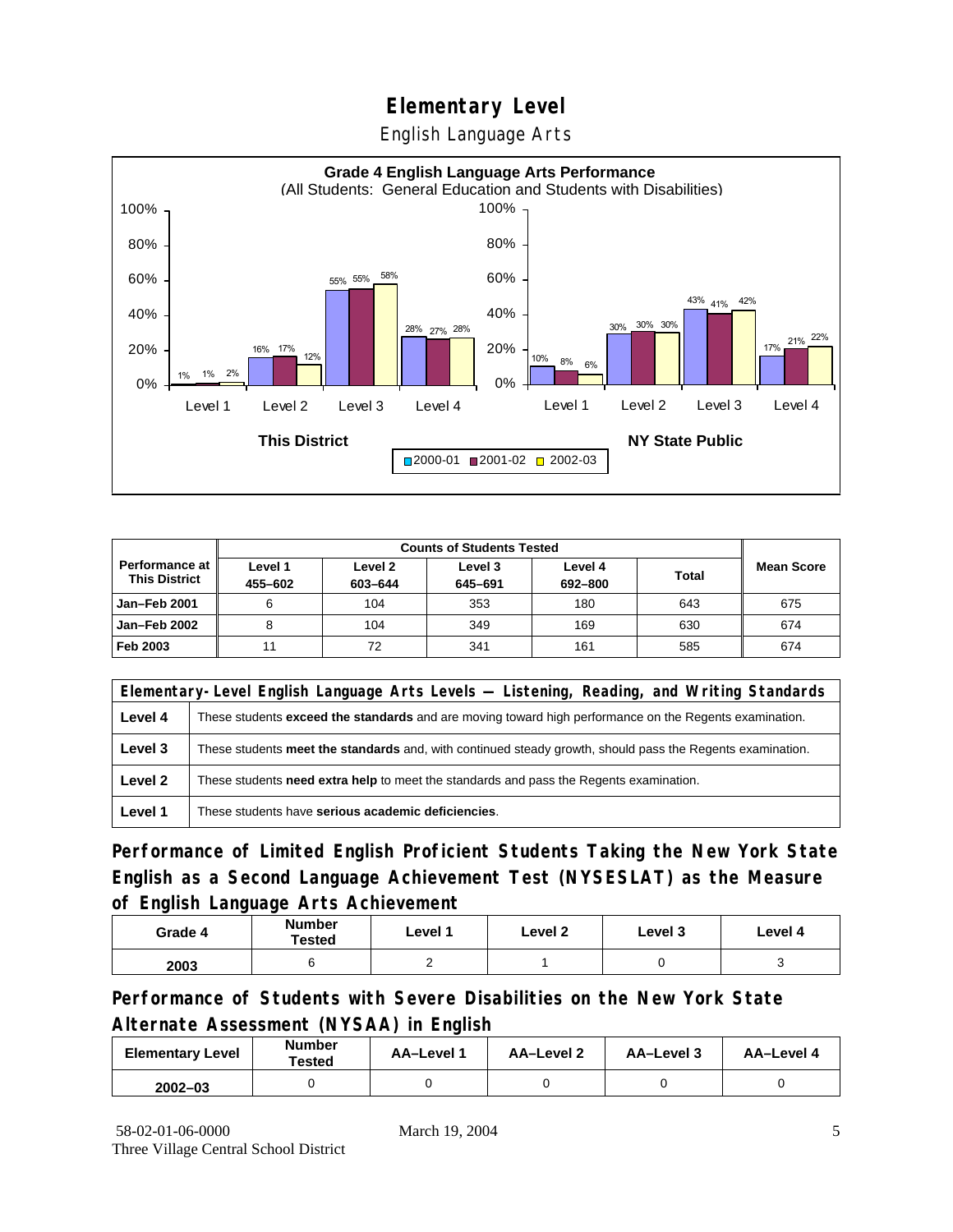#### Mathematics



| <b>Counts of Students Tested</b>              |                    |                    |                    |                    |              |            |
|-----------------------------------------------|--------------------|--------------------|--------------------|--------------------|--------------|------------|
| <b>Performance at</b><br><b>This District</b> | Level 1<br>448-601 | Level 2<br>602-636 | Level 3<br>637-677 | Level 4<br>678-810 | <b>Total</b> | Mean Score |
| May 2001                                      |                    | 30                 | 307                | 308                | 646          | 681        |
| May 2002                                      |                    | 48                 | 322                | 257                | 632          | 673        |
| May 2003                                      |                    | 27                 | 250                | 311                | 592          | 679        |

| Elementary-Level Mathematics Levels - |                                                                                                               |  |  |  |
|---------------------------------------|---------------------------------------------------------------------------------------------------------------|--|--|--|
|                                       | Knowledge, Reasoning, and Problem-Solving Standards                                                           |  |  |  |
| Level 4                               | These students <b>exceed the standards</b> and are moving toward high performance on the Regents examination. |  |  |  |
| Level 3                               | These students meet the standards and, with continued steady growth, should pass the Regents examination.     |  |  |  |
| Level 2                               | These students need extra help to meet the standards and pass the Regents examination.                        |  |  |  |
| Level 1                               | These students have serious academic deficiencies.                                                            |  |  |  |

#### **Performance of Students with Severe Disabilities on the New York State Alternate Assessment (NYSAA) in Mathematics**

| <b>Elementary Level</b> | <b>Number</b><br>Tested | AA-Level 1 | AA-Level 2 | AA-Level 3 | AA-Level 4 |
|-------------------------|-------------------------|------------|------------|------------|------------|
| $2002 - 03$             |                         |            |            |            |            |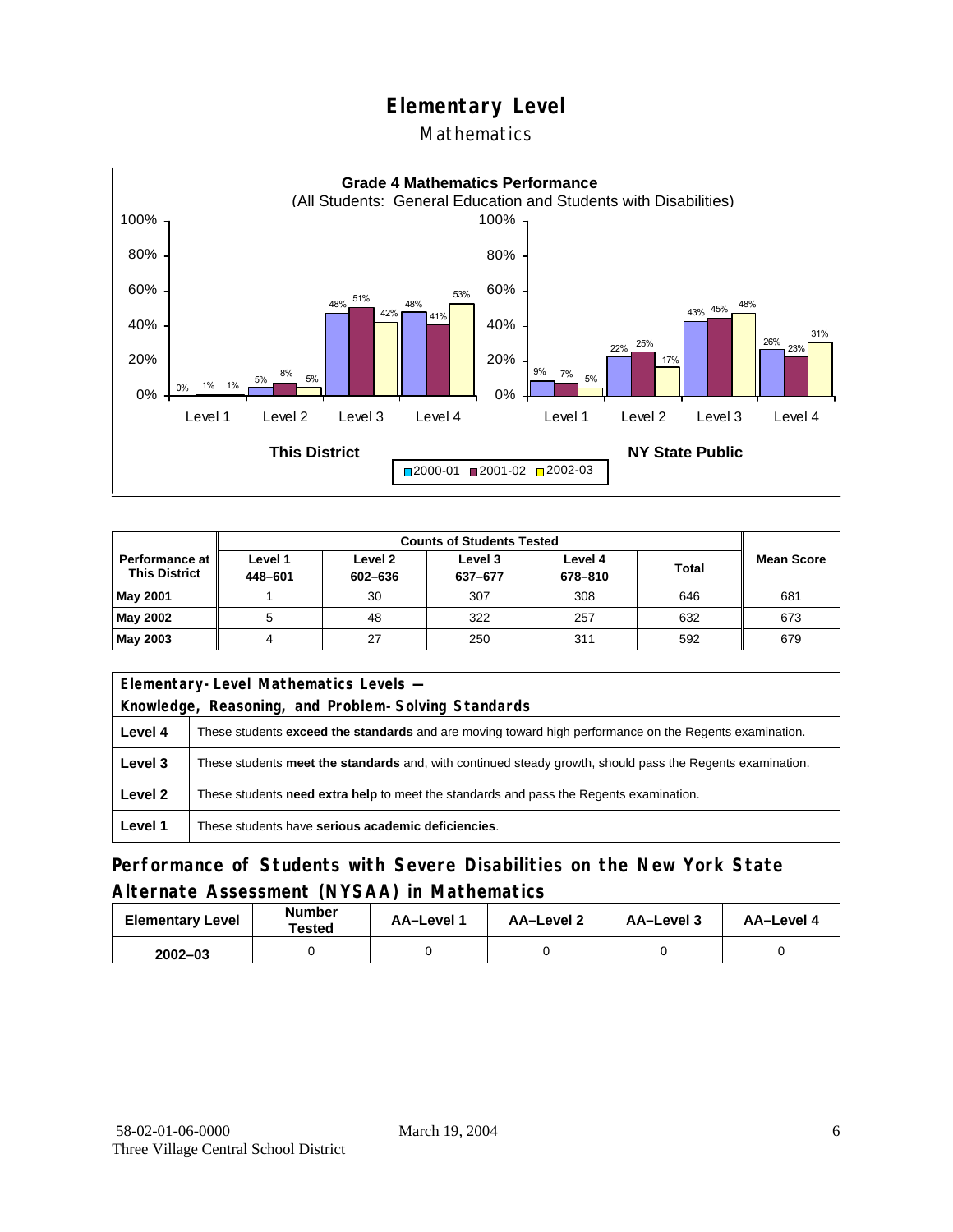Science Multiple-Choice



**All Students** 

|                 |     | Number Tested   Number Above SDL   Mean Score |    |
|-----------------|-----|-----------------------------------------------|----|
| May 2001        | 647 | 612                                           | 39 |
| <b>May 2002</b> | 630 | 589                                           | 39 |
| May 2003        | 591 | 548                                           | 38 |

| Grade 4 Science - Knowledge, Reasoning, and Problem-Solving Standards |                                                                                                                                                                                                                                          |  |  |  |  |
|-----------------------------------------------------------------------|------------------------------------------------------------------------------------------------------------------------------------------------------------------------------------------------------------------------------------------|--|--|--|--|
| <b>Multiple-Choice</b><br><b>Test Component</b>                       | This component contains 45 multiple-choice questions based upon the New York State Elementary<br>Science Syllabus and referenced to the New York State Learning Standards for Mathematics, Science<br>and Technology (Elementary Level). |  |  |  |  |
| <b>State Designated</b><br>Level (SDL)                                | Students who correctly answer fewer than 30 of the 45 questions of the multiple-choice test component<br>must receive academic intervention services in the following term of instruction.                                               |  |  |  |  |
| <b>Mean Scores</b>                                                    | For the multiple-choice test component, the mean score is the average number of correct answers for<br>students tested. If all tested students answered all questions correctly, this score would be 45.                                 |  |  |  |  |

# **Elementary Level**

#### Science Performance Test

The elementary-level science test is composed of two sections, the multiple-choice section (described above) and the performance test. The performance test is not used to determine the need for academic intervention services or for accountability purposes because not all students are administered the same three tasks.

| <b>All Students</b>                       |     |    |  |  |  |  |  |
|-------------------------------------------|-----|----|--|--|--|--|--|
| <b>Number Tested</b><br><b>Mean Score</b> |     |    |  |  |  |  |  |
| <b>May 2001</b>                           | 644 | 41 |  |  |  |  |  |
| May 2002                                  | 630 | 42 |  |  |  |  |  |
| <b>May 2003</b>                           | 591 | 40 |  |  |  |  |  |

#### **Performance of Students with Severe Disabilities on the New York State Alternate Assessment (NYSAA) in Science**

| <b>Elementary Level</b> | <b>Number</b><br>Tested | AA-Level | <b>AA-Level 2</b> | AA-Level 3 | AA-Level 4 |
|-------------------------|-------------------------|----------|-------------------|------------|------------|
| $2002 - 03$             |                         |          |                   |            |            |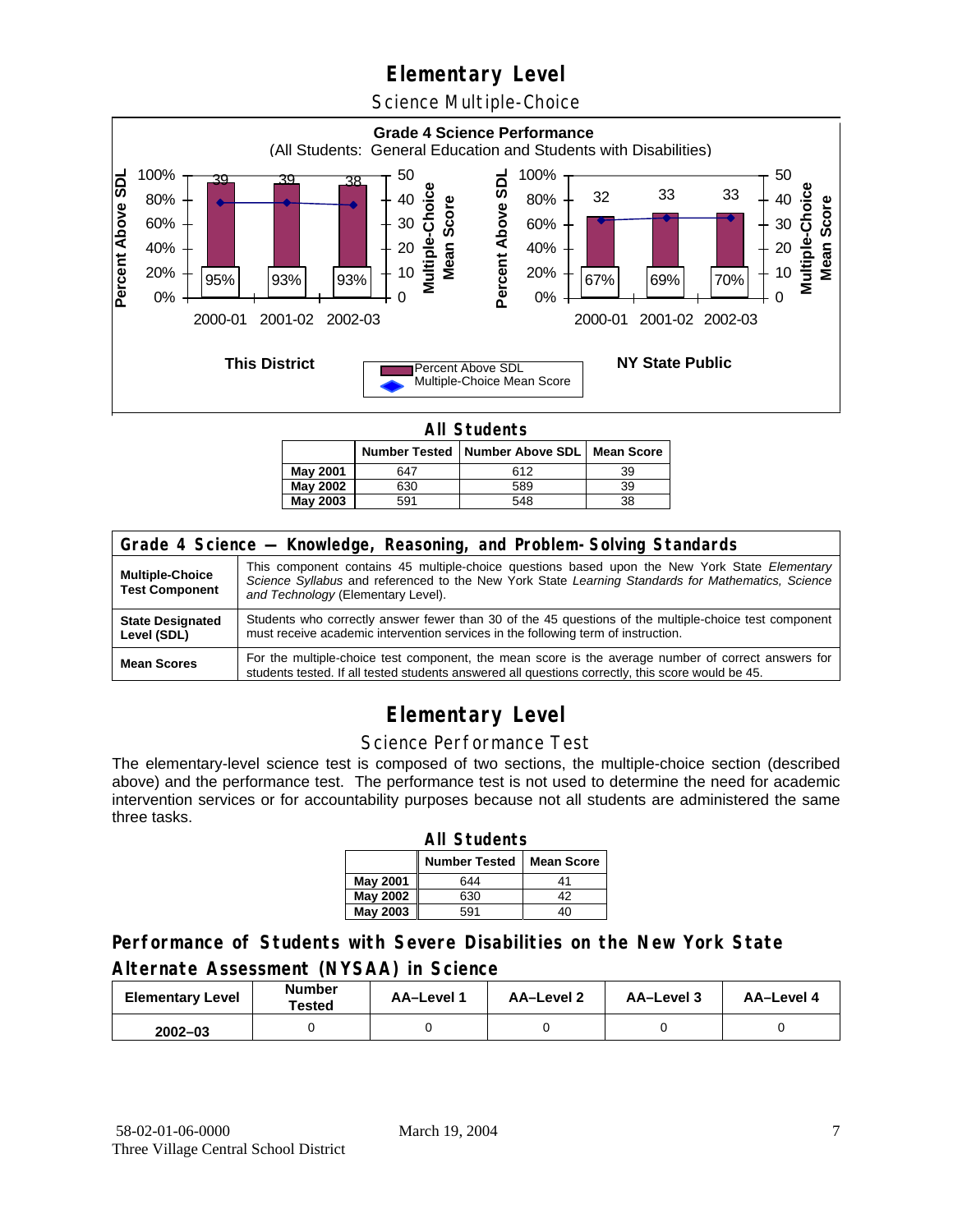English Language Arts



|                                               |                    | <b>Counts of Students Tested</b> |                    |                    |       |                   |  |  |
|-----------------------------------------------|--------------------|----------------------------------|--------------------|--------------------|-------|-------------------|--|--|
| <b>Performance at</b><br><b>This District</b> | Level 1<br>527-661 | Level 2<br>662-700               | Level 3<br>701-738 | Level 4<br>739-830 | Total | <b>Mean Score</b> |  |  |
| <b>May 2001</b>                               | 22                 | 180                              | 285                | 104                | 591   | 713               |  |  |
|                                               | Level 1<br>527-659 | Level 2<br>660-698               | Level 3<br>699-737 | Level 3<br>738-830 | Total |                   |  |  |
| <b>March 2002</b>                             |                    | 199                              | 309                | 105                | 620   | 712               |  |  |
|                                               | Level 1<br>527-657 | Level 2<br>658-696               | Level 3<br>697-736 | Level 4<br>737-830 | Total |                   |  |  |
| January 2003                                  | 27                 | 175                              | 350                | 50                 | 602   | 704               |  |  |

|         | Middle-Level English Language Arts Levels — Listening, Reading, and Writing Standards                         |  |  |  |  |
|---------|---------------------------------------------------------------------------------------------------------------|--|--|--|--|
| Level 4 | These students <b>exceed the standards</b> and are moving toward high performance on the Regents examination. |  |  |  |  |
| Level 3 | These students meet the standards and, with continued steady growth, should pass the Regents examination.     |  |  |  |  |
| Level 2 | These students <b>need extra help</b> to meet the standards and pass the Regents examination.                 |  |  |  |  |
| Level 1 | These students have serious academic deficiencies.                                                            |  |  |  |  |

**Performance of Limited English Proficient Students Taking the New York State English as a Second Language Achievement Test (NYSESLAT) as the Measure of English Language Arts Achievement**

| Grade 8 | <b>Number</b><br>Tested | Level 1 | Level 2 | Level 3 | Level 4 |
|---------|-------------------------|---------|---------|---------|---------|
| 2003    |                         |         |         |         |         |

**Performance of Students with Severe Disabilities on the New York State Alternate Assessment (NYSAA) in English** 

| Grade 8     | <b>Number</b><br>Tested | AA-Level 1 | AA-Level 2 | AA-Level 3 | AA-Level 4 |
|-------------|-------------------------|------------|------------|------------|------------|
| $2002 - 03$ |                         |            |            |            |            |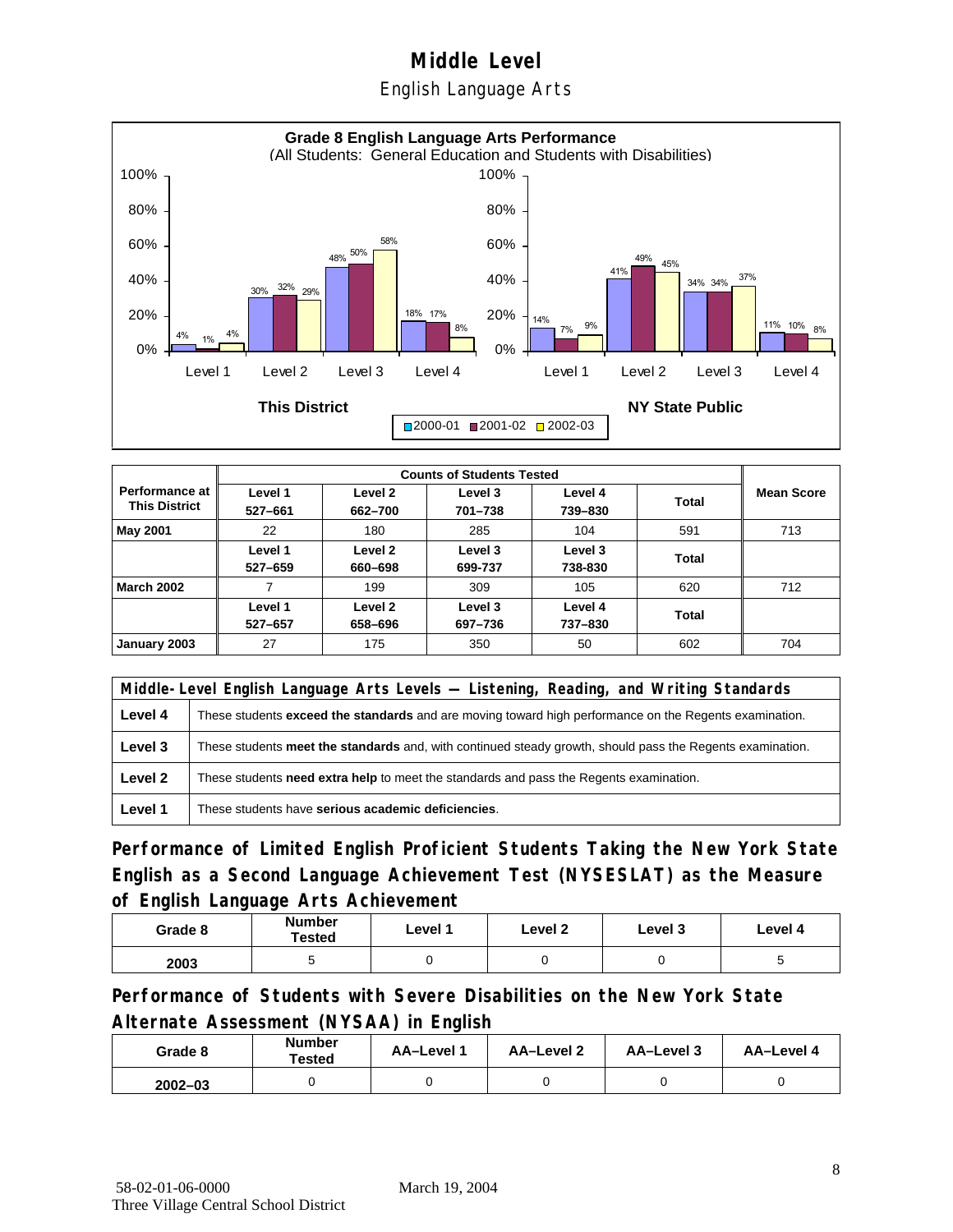#### Mathematics



| <b>Performance at</b><br><b>This District</b> | Level 1<br>517-680 | Level 2<br>681-715 | Level 3<br>716-759 | Level 4<br>760-882 | <b>Total</b> | <b>Mean Score</b> |
|-----------------------------------------------|--------------------|--------------------|--------------------|--------------------|--------------|-------------------|
| <b>May 2001</b>                               | 59                 | 176                | 270                | 90                 | 595          | 726               |
| May 2002                                      | 27                 | 158                | 292                | 146                | 623          | 736               |
| May 2003                                      | 26                 | 131                | 344                | 105                | 606          | 734               |

|         | Middle-Level Mathematics Levels — Knowledge, Reasoning, and Problem-Solving Standards                         |  |  |  |  |
|---------|---------------------------------------------------------------------------------------------------------------|--|--|--|--|
| Level 4 | These students <b>exceed the standards</b> and are moving toward high performance on the Regents examination. |  |  |  |  |
| Level 3 | These students meet the standards and, with continued steady growth, should pass the Regents examination.     |  |  |  |  |
| Level 2 | These students <b>need extra help</b> to meet the standards and pass the Regents examination.                 |  |  |  |  |
| Level 1 | These students have serious academic deficiencies.                                                            |  |  |  |  |

#### **Performance of Students with Severe Disabilities on the New York State Alternate Assessment (NYSAA) in Mathematics**

| <b>Middle Level</b> | <b>Number</b><br>Tested | <b>AA–Level</b> 1 | AA-Level 2 | AA-Level 3 | AA-Level 4 |
|---------------------|-------------------------|-------------------|------------|------------|------------|
| $2002 - 03$         |                         |                   |            |            |            |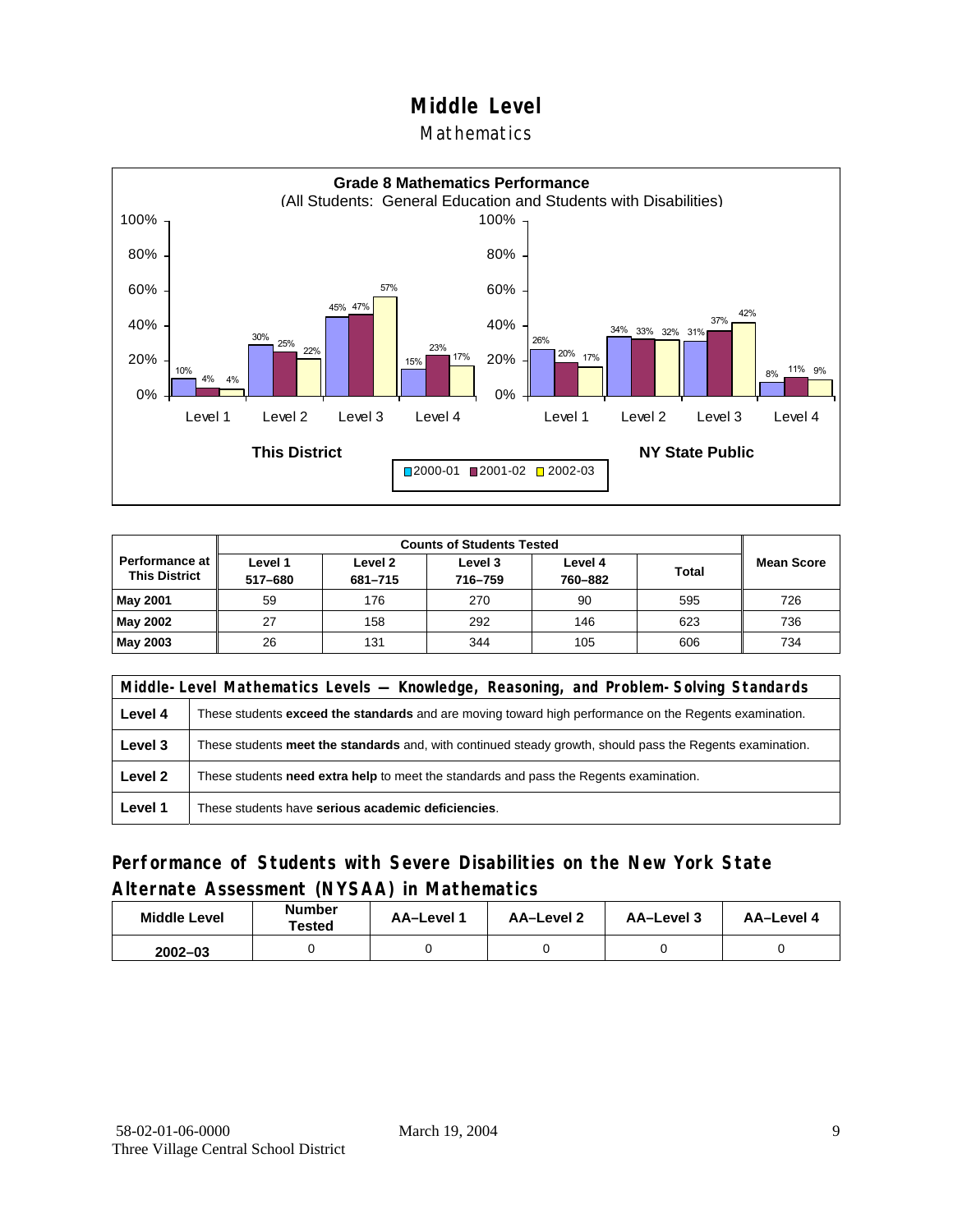#### **Science**



| <b>Performance at This District</b> |                             |         |         |         |         |       |                   |
|-------------------------------------|-----------------------------|---------|---------|---------|---------|-------|-------------------|
|                                     |                             | Level 1 | Level 2 | Level 3 | Level 4 | Total | <b>Mean Score</b> |
| <b>June 2002</b>                    | <b>Middle-Level Science</b> |         |         | 212     | 176     | 406   | 82                |
|                                     | <b>Regents Science</b>      |         |         | 29      | 190     | 219   | 90                |
| January/                            | <b>Middle-Level Science</b> |         | 30      | 193     | 149     | 376   | 80                |
|                                     | June 2003   Regents Science |         |         | 28      | 205     | 233   | 90                |

|         | Middle-Level Science Levels — Knowledge, Reasoning, and Problem-Solving Standards*                                                                                                             |  |  |  |  |  |  |  |  |
|---------|------------------------------------------------------------------------------------------------------------------------------------------------------------------------------------------------|--|--|--|--|--|--|--|--|
| Level 4 | These students exceed the standards on the middle-level science test and are moving toward high performance<br>on the Regents examinations or score 85-100 on a Regents science examination.   |  |  |  |  |  |  |  |  |
| Level 3 | These students meet the standards on the middle-level science test and, with continued steady growth, should<br>pass the Regents examinations or score 65–84 on a Regents science examination. |  |  |  |  |  |  |  |  |
| Level 2 | These students need extra help to meet the standards for middle-level science and to pass the Regents<br>examinations or score 55-64 on a Regents science examination.                         |  |  |  |  |  |  |  |  |
| Level 1 | These students have serious academic deficiencies as evidenced in the middle-level science test or score 0–54<br>on a Regents science examination.                                             |  |  |  |  |  |  |  |  |

\*Students may demonstrate proficiency in middle-level science by scoring at Level 3 or above on the middle-level science test or by scoring 65 or above on a Regents examination in science.

### **Performance of Students with Severe Disabilities on the New York State Alternate Assessment (NYSAA) in Science**

| Middle-Level | Number<br>Tested | AA-Level 1 | <b>AA-Level 2</b> | AA-Level 3 | AA-Level 4 |  |
|--------------|------------------|------------|-------------------|------------|------------|--|
| $2002 - 03$  |                  |            |                   |            |            |  |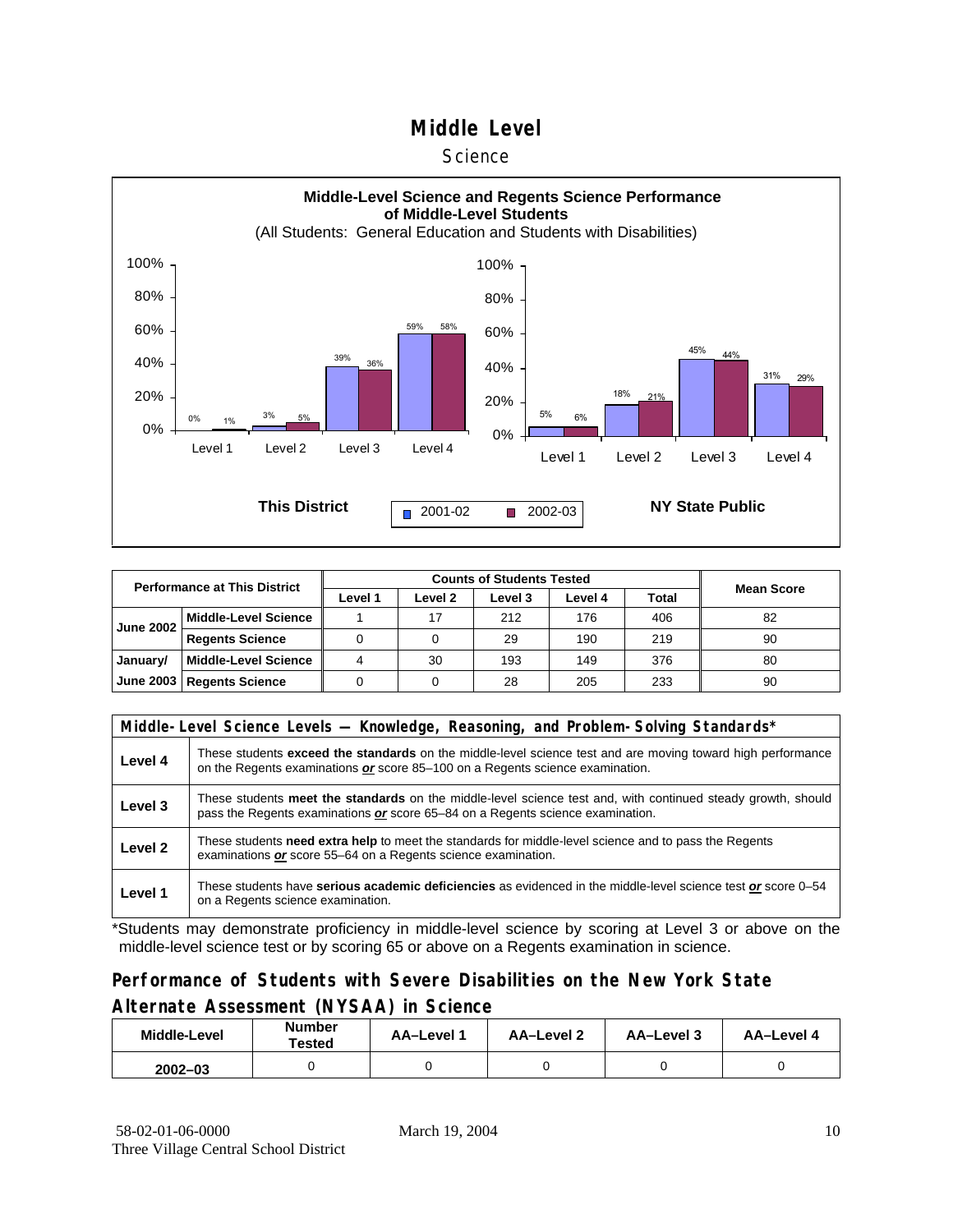## **High School English Achievement after Four Years of Instruction**

 The graph and table below present performance of the 1997, 1998, and 1999 cohort members, four years after entering grade 9, in meeting the graduation assessment requirement in English. A score of 65 or above on the Regents comprehensive examination in English is considered passing. Only the highest score of each student is counted, regardless of how many times the student took the examination. In the graph, students passing approved alternatives to this examination are counted as scoring in the 65 to 84 range. RCT results are not included in the graph. In the first table, the numbers of students who met the graduation requirement by passing an approved alternative are listed separately. The second table shows the competency test performance of students with disabilities eligible for the safety net who did not score 55 or above on a Regents examination or approved alternative. Students who score 55 to 64 on the Regents examination in comprehensive English may be given credit towards a local high school diploma if allowed by the district board of education. The data in these tables and chart show the performance of the cohorts as of June  $30<sup>th</sup>$  of the fourth year after first entering grade 9. Data for the 1999 cohort include all students in cohorts in the district's schools, students continuously enrolled in the district who transferred between schools within the district, and students placed outside the district but who are the reporting responsibility of the district. Data for the 1998 cohort include all students in cohorts in the district's schools.



|             | English Graduation Requirement Achievement after Four Years of High School*                                                                                                                                                      |  |    |     |                 |  |  |  |  |  |  |  |  |
|-------------|----------------------------------------------------------------------------------------------------------------------------------------------------------------------------------------------------------------------------------|--|----|-----|-----------------|--|--|--|--|--|--|--|--|
|             | <b>Cohort Members</b><br><b>Highest Score</b><br><b>Highest Score</b><br><b>Highest Score</b><br><b>Highest Score</b><br>Between 55 and 64<br>Between 85 and 100<br>Between 65 and 84<br>Between 0 and 54<br><b>All Students</b> |  |    |     |                 |  |  |  |  |  |  |  |  |
| 1997 Cohort | 477                                                                                                                                                                                                                              |  | 20 | 360 | 91              |  |  |  |  |  |  |  |  |
| 1998 Cohort | 485                                                                                                                                                                                                                              |  |    | 245 | 21 <sup>1</sup> |  |  |  |  |  |  |  |  |
| 1999 Cohort | 543                                                                                                                                                                                                                              |  | 28 | 224 | 264             |  |  |  |  |  |  |  |  |

\*Assessments used to determine counts in this table include the Regents examination in comprehensive English, the component retest in English, and approved alternatives.

| Performance of Students Who Took the Regents<br><b>Competency Tests in Reading and Writing to Meet the</b><br><b>Graduation Requirement*</b> |  |  |  |  |  |  |  |  |
|----------------------------------------------------------------------------------------------------------------------------------------------|--|--|--|--|--|--|--|--|
| <b>Failed RCT in Reading</b><br><b>Passed the RCTs</b><br>and/or Writing                                                                     |  |  |  |  |  |  |  |  |
| 1997 Cohort                                                                                                                                  |  |  |  |  |  |  |  |  |
| 1998 Cohort                                                                                                                                  |  |  |  |  |  |  |  |  |
| 1999 Cohort                                                                                                                                  |  |  |  |  |  |  |  |  |

\*Includes only students eligible for the safety net who did not score 55 or higher on the Regents examination or an approved alternative.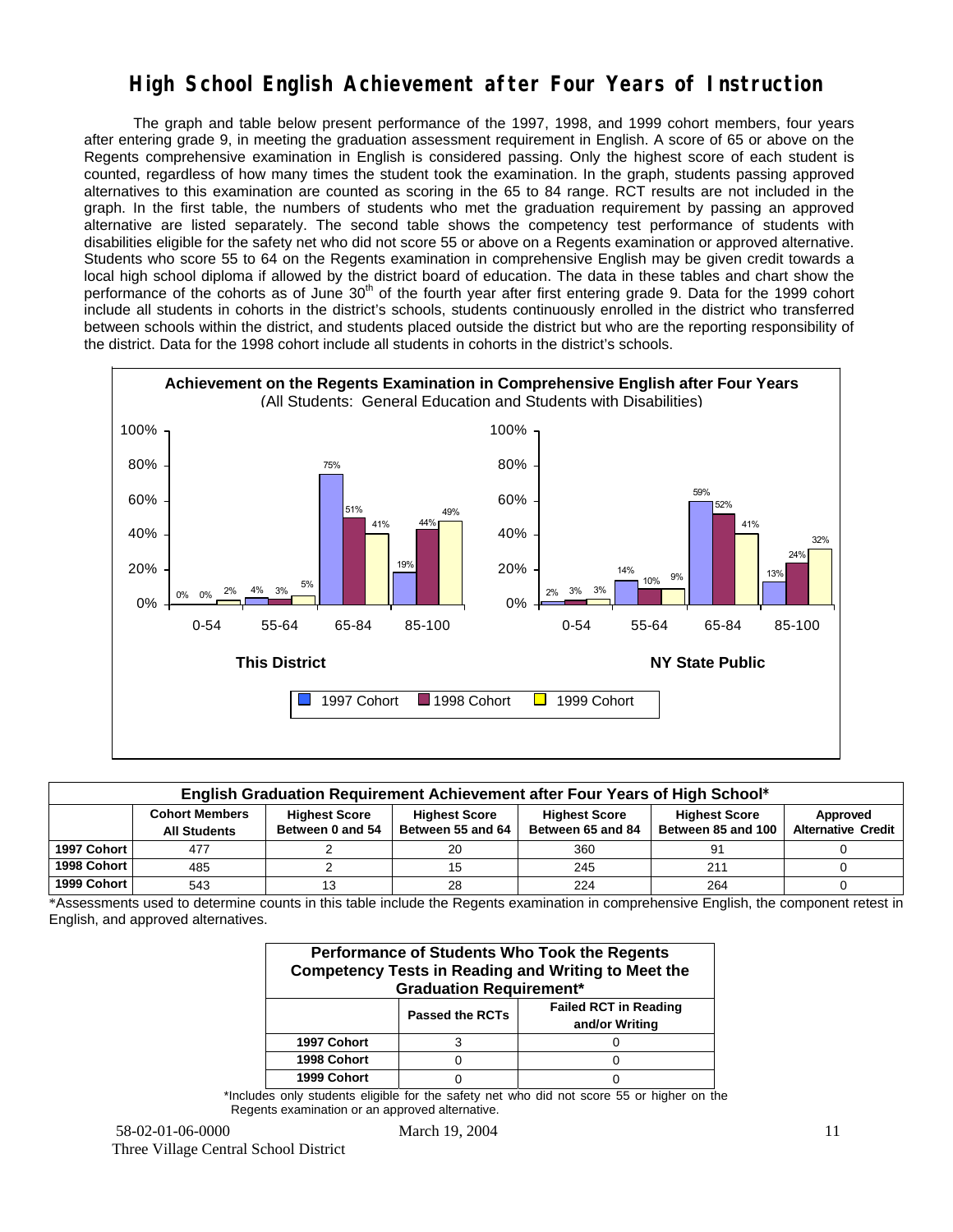## **High School Mathematics Achievement after Four Years of Instruction**

 The graph and table below present performance of the 1997, 1998, and 1999 cohort members, four years after entering grade 9, in meeting the graduation assessment requirement in mathematics. A score of 65 or above on a Regents examination in mathematics is considered passing. Only the highest score of each student is counted, regardless of how many times the student took the examination. In the graph, students passing approved alternatives to these examinations are counted as scoring in the 65 to 84 range. RCT results are not included in the graph. In the first table, the numbers of students who met the graduation requirement by passing an approved alternative are listed separately. The second table shows the competency test performance of students with disabilities eligible for the safety net who did not score 55 or above on a Regents examination or approved alternative. Students who score 55 to 64 on a Regents examination in mathematics may be given credit towards a local high school diploma if allowed by the district board of education. The data in these tables and chart show the performance of the cohorts as of June 30<sup>th</sup> of the fourth year after first entering grade 9. Data for the 1999 cohort include all students in cohorts in the district's schools, students continuously enrolled in the district who transferred between schools within the district, and students placed outside the district but who are the reporting responsibility of the district. Data for the 1998 cohort include all students in cohorts in the district's schools.



| Mathematics Graduation Requirement Achievement after Four Years of High School* |                                                                                                                                   |  |                                    |                   |                    |                           |  |  |  |  |
|---------------------------------------------------------------------------------|-----------------------------------------------------------------------------------------------------------------------------------|--|------------------------------------|-------------------|--------------------|---------------------------|--|--|--|--|
|                                                                                 | <b>Highest Score</b><br><b>Highest Score</b><br><b>Highest Score</b><br>Approved<br><b>Cohort Members</b><br><b>Highest Score</b> |  |                                    |                   |                    |                           |  |  |  |  |
|                                                                                 | <b>All Students</b>                                                                                                               |  | Between 0 and 54 Between 55 and 64 | Between 65 and 84 | Between 85 and 100 | <b>Alternative Credit</b> |  |  |  |  |
| 1997 Cohort                                                                     | 477                                                                                                                               |  |                                    | 168               | 283                |                           |  |  |  |  |
| 1998 Cohort                                                                     | 485                                                                                                                               |  |                                    | 170               | 261                |                           |  |  |  |  |
| 1999 Cohort                                                                     | 543                                                                                                                               |  | 14                                 | 168               | 328                |                           |  |  |  |  |

\*Assessments used to determine counts in this table include a Regents examination in mathematics, the component retest in mathematics, and approved alternatives.

| Performance of Students Who Took the Regents<br><b>Competency Test in Mathematics to Meet the</b><br><b>Graduation Requirement*</b> |    |  |  |  |  |  |  |  |
|-------------------------------------------------------------------------------------------------------------------------------------|----|--|--|--|--|--|--|--|
| <b>Failed at Least</b><br><b>Passed the RCT</b><br>One RCT                                                                          |    |  |  |  |  |  |  |  |
| 1997 Cohort                                                                                                                         |    |  |  |  |  |  |  |  |
| 1998 Cohort                                                                                                                         | 14 |  |  |  |  |  |  |  |
| 1999 Cohort                                                                                                                         |    |  |  |  |  |  |  |  |

\*Includes only students eligible for the safety net who did not score 55 or higher on the Regents examination or an approved alternative.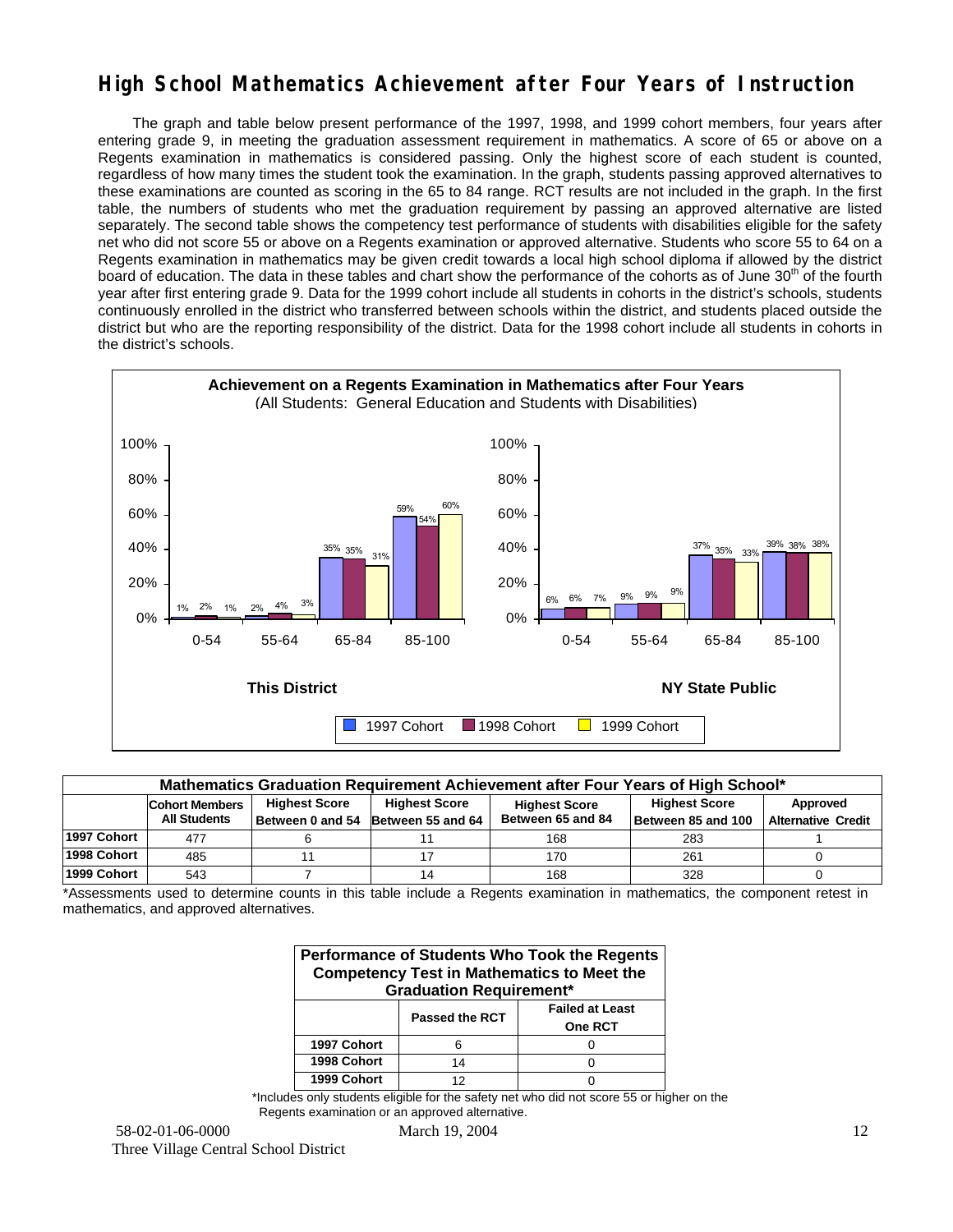## **Cohort Graduation Rates**

 Students were counted as graduates if they earned a local diploma with or without a Regents endorsement by August 31<sup>st</sup> of the fourth year after first entering grade 9. The graduation-rate cohort includes students who transferred to general education development (GED) programs. These students were not counted in the 1998 school accountability cohort for English and mathematics.



| <b>Cohort Graduation Rates</b> |                                  |                                |                                                             |                            |  |  |  |  |  |
|--------------------------------|----------------------------------|--------------------------------|-------------------------------------------------------------|----------------------------|--|--|--|--|--|
|                                | <b>Cohort</b><br>Members*<br>(a) | <b>Transfers to GED</b><br>(b) | <b>Graduation Rate</b><br>Cohort<br><b>Members</b><br>(a+b) | <b>Number</b><br>Graduated |  |  |  |  |  |
| 1998 Cohort                    | 484                              |                                | 484                                                         | 452                        |  |  |  |  |  |

\*Count as of August 31<sup>st</sup> of the fourth year after first entering grade 9.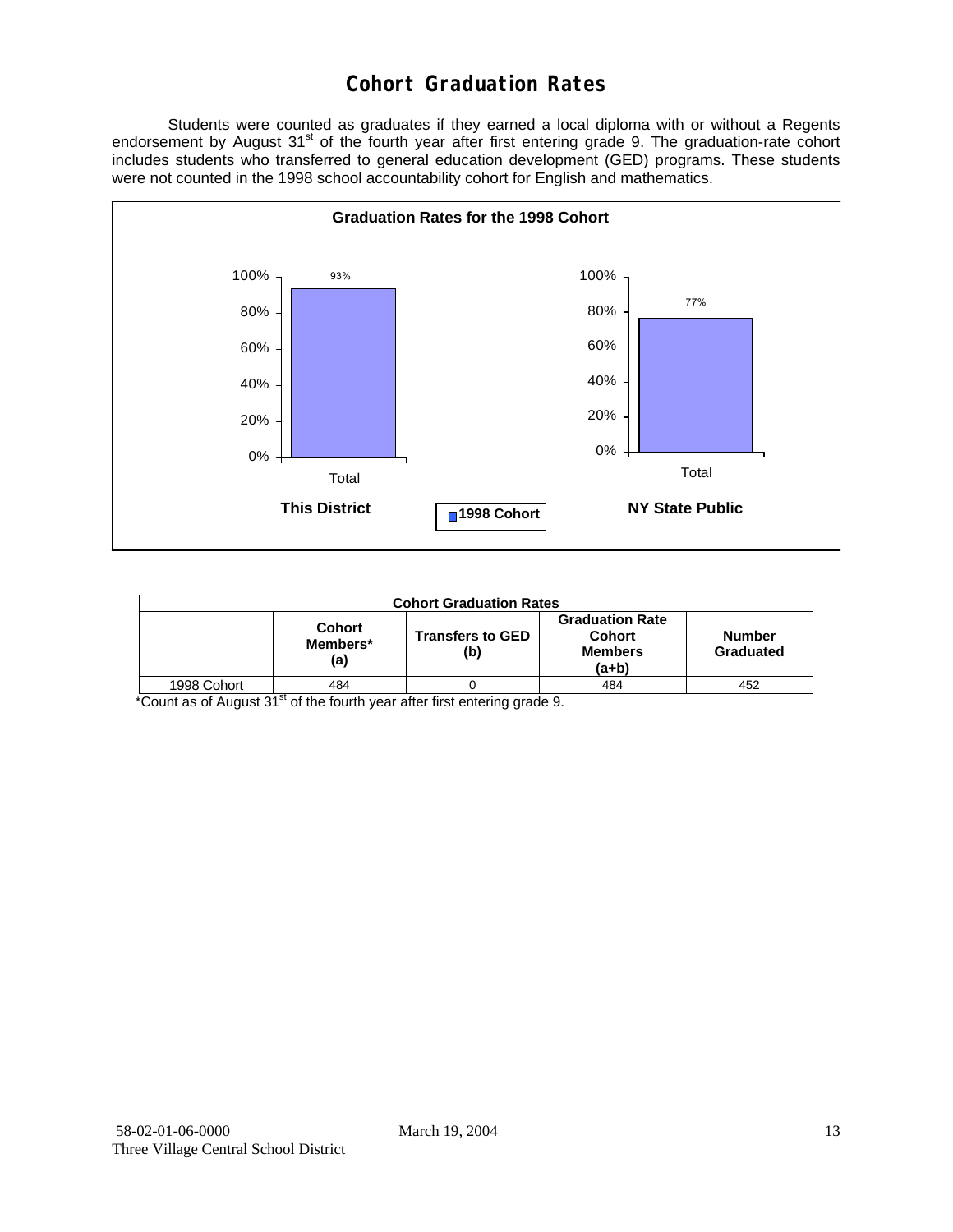# **Analysis of Student Subgroup Performance**

Historically, on State assessments the average performance of Black, Hispanic, and Native American students has been lower than that of White and Asian students. Similarly, students from lowincome families have not performed as well as those from higher income families. A high priority of the Board of Regents is to eliminate these gaps in student performance. In addition, Title I of the federal Elementary and Secondary Education Act includes explicit requirements "to ensure that students served by Title I are given the same opportunity to achieve to high standards and are held to the same high expectations as all students in each State."

This section of the district report card provides performance data for two years by racial/ethnic group, disability status, gender, English proficiency status, income level, and migrant status. The purpose of the student subgroup analyses is to determine if students who perform below the standards in any school tend to fall into particular groups, such as minority students, limited English proficient students, or economically disadvantaged students. If these analyses provide evidence that students in one of the groups achieve at a lower level than other students, the district should examine the reasons for this lower performance and make necessary changes in curriculum, instruction, and student support services to remedy these performance gaps. If your district did not report data for the 2002-03 school year for a subject and grade, a table showing data for subgroups in that subject and grade will not be included in the *Analysis*.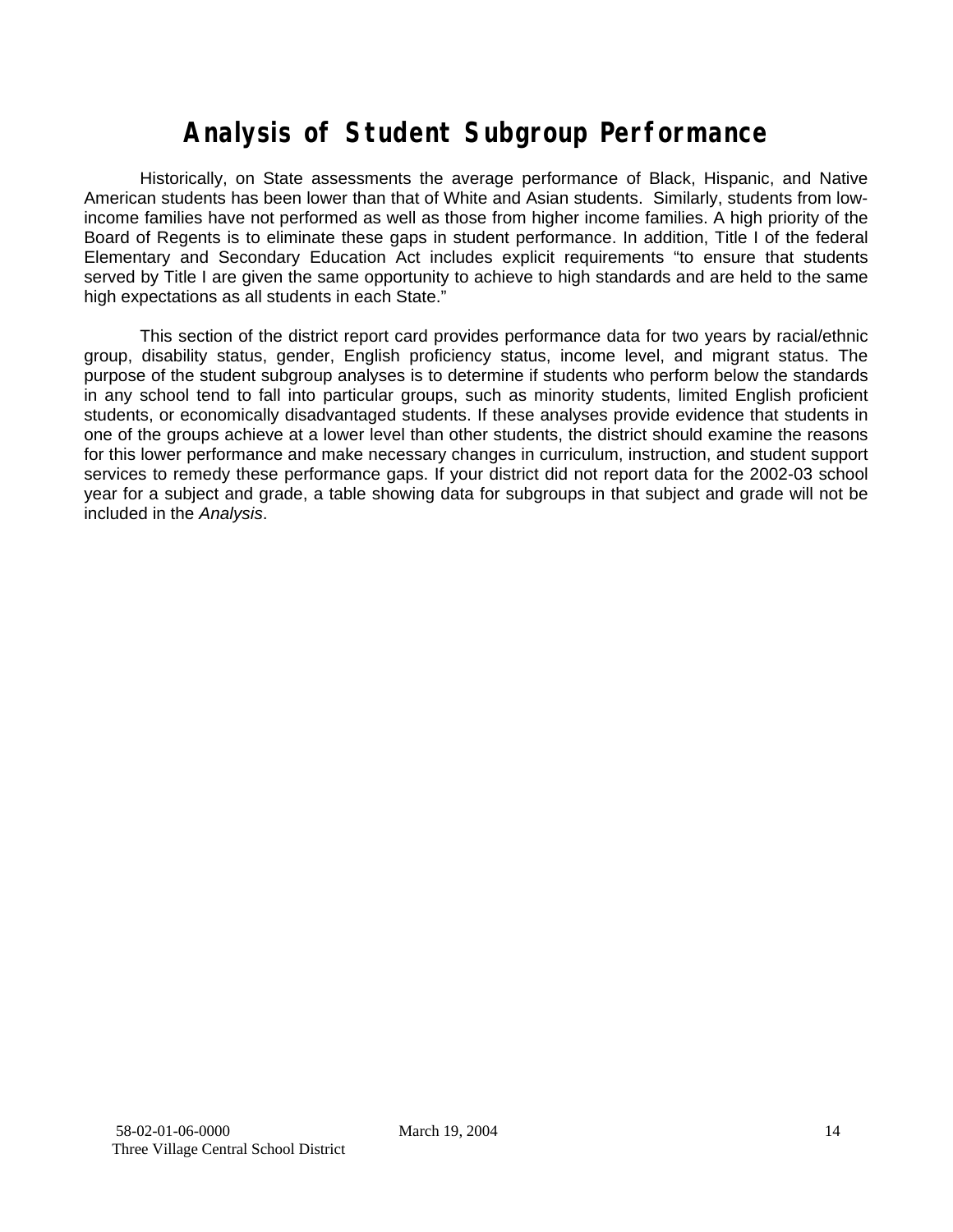English Language Arts

|                                              | $2001 - 02$                                                                        |             |             |               | $2002 - 03$                                                       |         |         |     |
|----------------------------------------------|------------------------------------------------------------------------------------|-------------|-------------|---------------|-------------------------------------------------------------------|---------|---------|-----|
| <b>Student Subgroup</b>                      | <b>Percentages of Tested</b><br><b>Students Scoring at Levels</b><br><b>Tested</b> |             |             | <b>Tested</b> | <b>Percentages of Tested</b><br><b>Students Scoring at Levels</b> |         |         |     |
|                                              |                                                                                    | $2 - 4$     | $3 - 4$     | 4             |                                                                   | $2 - 4$ | $3 - 4$ | 4   |
| <b>Results by Race/Ethnicity</b>             |                                                                                    |             |             |               |                                                                   |         |         |     |
| American Indian/Alaskan Native               | 0                                                                                  | 0%          | 0%          | 0%            | $\Omega$                                                          | 0%      | 0%      | 0%  |
| <b>Black</b>                                 | 9                                                                                  | 100%        | 44%         | 22%           | 6                                                                 | 100%    | 67%     | 50% |
| Hispanic                                     | $\overline{7}$                                                                     | 100%        | 86%         | 14%           | 6                                                                 | 100%    | 83%     | 0%  |
| Asian or Pacific Islander                    | 22                                                                                 | 100%        | 91%         | 45%           | 16                                                                | 100%    | 100%    | 38% |
| White                                        | 592                                                                                | 99%         | 82%         | 26%           | 557                                                               | 98%     | 86%     | 27% |
| Total                                        | 630                                                                                | 99%         | 82%         | 27%           | 585                                                               | 98%     | 86%     | 28% |
| Small Group Totals (s)                       | 0                                                                                  | 0%          | 0%          | 0%            | $\Omega$                                                          | 0%      | 0%      | 0%  |
| <b>Results by Disability Status</b>          |                                                                                    |             |             |               |                                                                   |         |         |     |
| General-education students                   | 549                                                                                | 100%        | 87%         | 29%           | 493                                                               | 100%    | 93%     | 32% |
| Students with disabilities                   | 81                                                                                 | 91%         | 51%         | 11%           | 92                                                                | 88%     | 48%     | 4%  |
| Total                                        | 630                                                                                | 99%         | 82%         | 27%           | 585                                                               | 98%     | 86%     | 28% |
| <b>Results by Gender</b>                     |                                                                                    |             |             |               |                                                                   |         |         |     |
| Female                                       | 304                                                                                | 99%         | 86%         | 31%           | 285                                                               | 98%     | 89%     | 36% |
| Male                                         | 326                                                                                | 99%         | 79%         | 23%           | 300                                                               | 98%     | 83%     | 20% |
| Total                                        | 630                                                                                | 99%         | 82%         | 27%           | 585                                                               | 98%     | 86%     | 28% |
| <b>Results by English Proficiency Status</b> |                                                                                    |             |             |               |                                                                   |         |         |     |
| English proficient                           | 627                                                                                | $\mathbf s$ | $\mathbf s$ | s             | 585                                                               | 98%     | 86%     | 28% |
| Limited English proficient                   | 3                                                                                  | s           | s           | s             | $\Omega$                                                          | 0%      | 0%      | 0%  |
| Total                                        | 630                                                                                | 99%         | 82%         | 27%           | 585                                                               | 98%     | 86%     | 28% |
| <b>Results by Income Level</b>               |                                                                                    |             |             |               |                                                                   |         |         |     |
| Economically disadvantaged                   | 15                                                                                 | 93%         | 67%         | 13%           | 15                                                                | 100%    | 60%     | 7%  |
| Not disadvantaged                            | 615                                                                                | 99%         | 83%         | 27%           | 570                                                               | 98%     | 86%     | 28% |
| Total                                        | 630                                                                                | 99%         | 82%         | 27%           | 585                                                               | 98%     | 86%     | 28% |
| <b>Results by Migrant Status</b>             |                                                                                    |             |             |               |                                                                   |         |         |     |
| Migrant family                               | 0                                                                                  | 0%          | 0%          | 0%            | $\Omega$                                                          | 0%      | $0\%$   | 0%  |
| Not migrant family                           | 630                                                                                | 99%         | 82%         | 27%           | 585                                                               | 98%     | 86%     | 28% |
| Total                                        | 630                                                                                | 99%         | 82%         | 27%           | 585                                                               | 98%     | 86%     | 28% |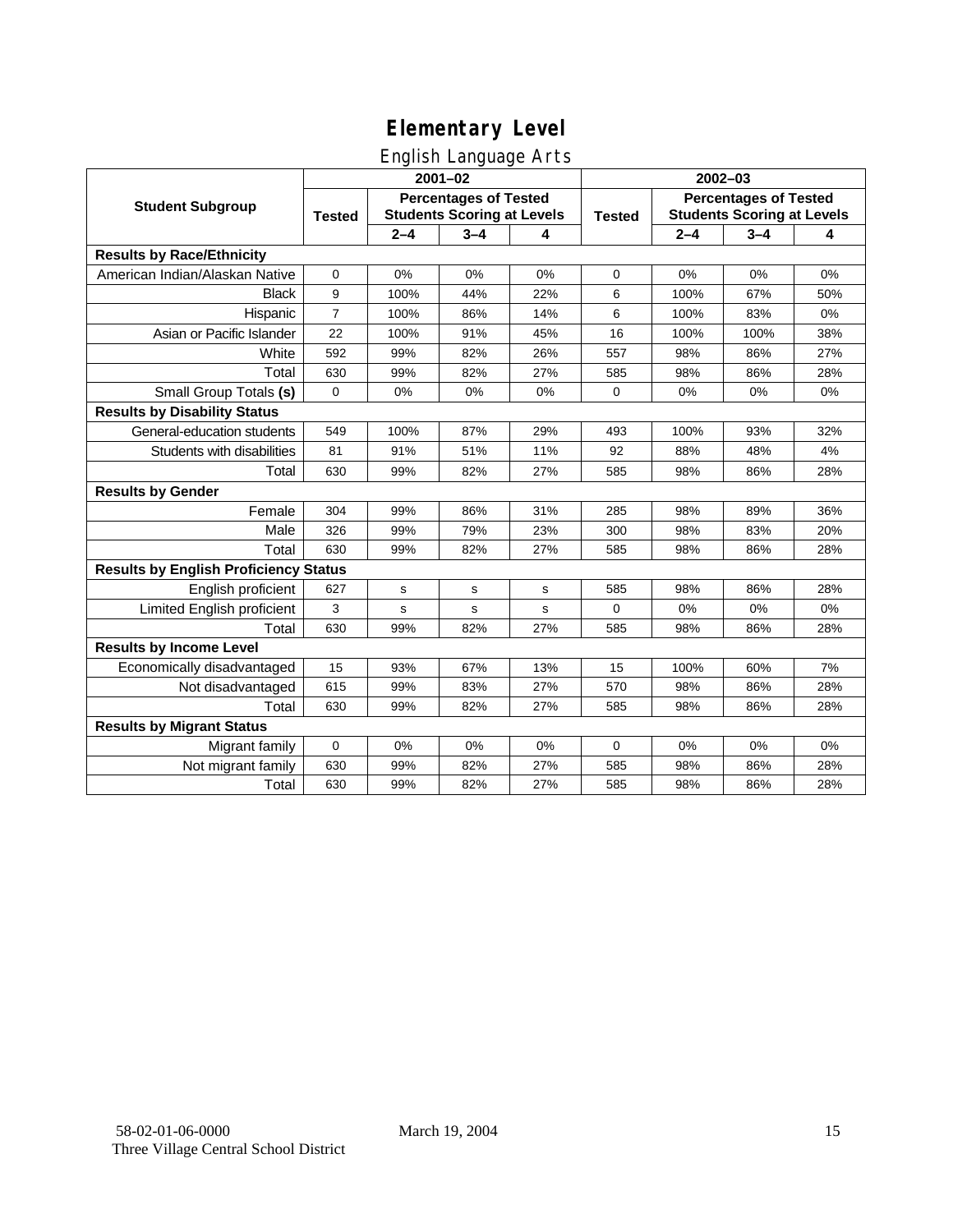#### Mathematics

|                                              |                                                                                    |         | $2001 - 02$ |               |                                                                   | $2002 - 03$ |         |     |  |
|----------------------------------------------|------------------------------------------------------------------------------------|---------|-------------|---------------|-------------------------------------------------------------------|-------------|---------|-----|--|
| <b>Student Subgroup</b>                      | <b>Percentages of Tested</b><br><b>Students Scoring at Levels</b><br><b>Tested</b> |         |             | <b>Tested</b> | <b>Percentages of Tested</b><br><b>Students Scoring at Levels</b> |             |         |     |  |
|                                              |                                                                                    | $2 - 4$ | $3 - 4$     | 4             |                                                                   | $2 - 4$     | $3 - 4$ | 4   |  |
| <b>Results by Race/Ethnicity</b>             |                                                                                    |         |             |               |                                                                   |             |         |     |  |
| American Indian/Alaskan Native               | $\mathbf{0}$                                                                       | 0%      | 0%          | 0%            | $\Omega$                                                          | 0%          | 0%      | 0%  |  |
| <b>Black</b>                                 | $\overline{7}$                                                                     | 86%     | 71%         | 29%           | 6                                                                 | 100%        | 83%     | 33% |  |
| Hispanic                                     | $\overline{7}$                                                                     | 100%    | 100%        | 14%           | $\overline{7}$                                                    | 100%        | 100%    | 43% |  |
| Asian or Pacific Islander                    | 24                                                                                 | 100%    | 96%         | 67%           | 19                                                                | 100%        | 95%     | 89% |  |
| White                                        | 594                                                                                | 99%     | 92%         | 40%           | 560                                                               | 99%         | 95%     | 52% |  |
| Total                                        | 632                                                                                | 99%     | 92%         | 41%           | 592                                                               | 99%         | 95%     | 53% |  |
| Small Group Totals (s)                       | $\Omega$                                                                           | 0%      | 0%          | 0%            | $\Omega$                                                          | 0%          | 0%      | 0%  |  |
| <b>Results by Disability Status</b>          |                                                                                    |         |             |               |                                                                   |             |         |     |  |
| General-education students                   | 549                                                                                | 100%    | 94%         | 45%           | 502                                                               | 100%        | 98%     | 60% |  |
| Students with disabilities                   | 83                                                                                 | 95%     | 73%         | 11%           | 90                                                                | 96%         | 78%     | 11% |  |
| Total                                        | 632                                                                                | 99%     | 92%         | 41%           | 592                                                               | 99%         | 95%     | 53% |  |
| <b>Results by Gender</b>                     |                                                                                    |         |             |               |                                                                   |             |         |     |  |
| Female                                       | 308                                                                                | 99%     | 90%         | 37%           | 290                                                               | 100%        | 95%     | 54% |  |
| Male                                         | 324                                                                                | 99%     | 93%         | 44%           | 302                                                               | 99%         | 95%     | 51% |  |
| Total                                        | 632                                                                                | 99%     | 92%         | 41%           | 592                                                               | 99%         | 95%     | 53% |  |
| <b>Results by English Proficiency Status</b> |                                                                                    |         |             |               |                                                                   |             |         |     |  |
| English proficient                           | 629                                                                                | s       | s           | s             | 587                                                               | 99%         | 95%     | 53% |  |
| Limited English proficient                   | 3                                                                                  | s       | $\mathbf s$ | s             | 5                                                                 | 100%        | 80%     | 40% |  |
| Total                                        | 632                                                                                | 99%     | 92%         | 41%           | 592                                                               | 99%         | 95%     | 53% |  |
| <b>Results by Income Level</b>               |                                                                                    |         |             |               |                                                                   |             |         |     |  |
| Economically disadvantaged                   | 16                                                                                 | 94%     | 75%         | 13%           | 16                                                                | 100%        | 94%     | 31% |  |
| Not disadvantaged                            | 616                                                                                | 99%     | 92%         | 41%           | 576                                                               | 99%         | 95%     | 53% |  |
| Total                                        | 632                                                                                | 99%     | 92%         | 41%           | 592                                                               | 99%         | 95%     | 53% |  |
| <b>Results by Migrant Status</b>             |                                                                                    |         |             |               |                                                                   |             |         |     |  |
| Migrant family                               | 0                                                                                  | 0%      | 0%          | 0%            | $\Omega$                                                          | 0%          | $0\%$   | 0%  |  |
| Not migrant family                           | 632                                                                                | 99%     | 92%         | 41%           | 592                                                               | 99%         | 95%     | 53% |  |
| Total                                        | 632                                                                                | 99%     | 92%         | 41%           | 592                                                               | 99%         | 95%     | 53% |  |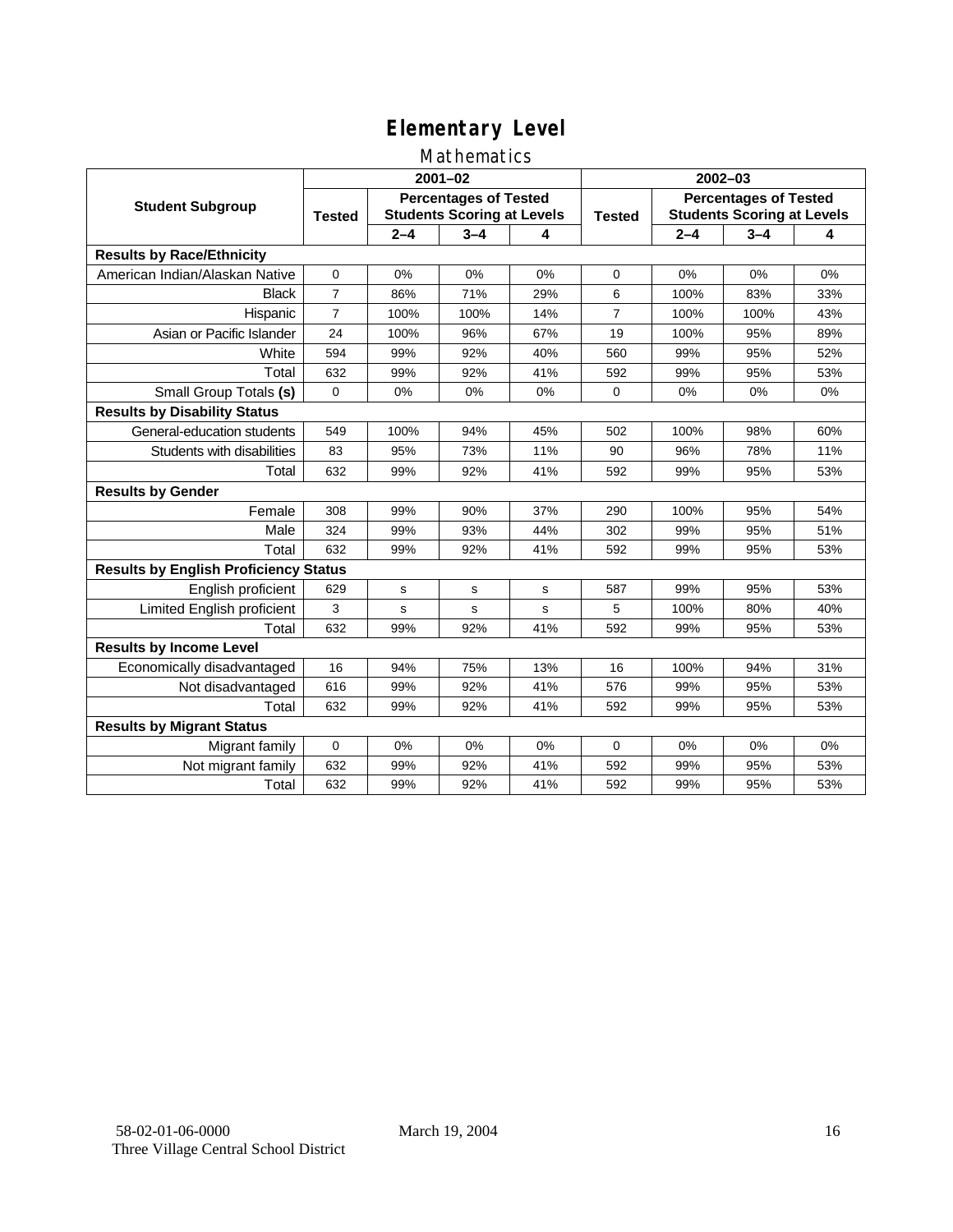#### Science Multiple-Choice

|                                              | $2001 - 02$    |                                                                                       | 2002-03        |                                                                                              |  |  |
|----------------------------------------------|----------------|---------------------------------------------------------------------------------------|----------------|----------------------------------------------------------------------------------------------|--|--|
| <b>Student Subgroup</b>                      | <b>Tested</b>  | Percentages of<br><b>Tested</b><br><b>Students</b><br><b>Scoring above</b><br>the SDL | <b>Tested</b>  | <b>Percentages of</b><br><b>Tested</b><br><b>Students</b><br><b>Scoring above</b><br>the SDL |  |  |
| <b>Results by Race/Ethnicity</b>             |                |                                                                                       |                |                                                                                              |  |  |
| American Indian/Alaskan Native               | 0              | 0%                                                                                    | 0              | 0%                                                                                           |  |  |
| <b>Black</b>                                 | $\overline{7}$ | 57%                                                                                   | 6              | 67%                                                                                          |  |  |
| Hispanic                                     | $\overline{7}$ | 86%                                                                                   | $\overline{7}$ | 100%                                                                                         |  |  |
| Asian or Pacific Islander                    | 24             | 92%                                                                                   | 19             | 89%                                                                                          |  |  |
| White                                        | 592            | 94%                                                                                   | 559            | 93%                                                                                          |  |  |
| Total                                        | 630            | 93%                                                                                   | 591            | 93%                                                                                          |  |  |
| Small Group Totals (s)                       | $\mathbf 0$    | 0%                                                                                    | $\mathbf 0$    | 0%                                                                                           |  |  |
| <b>Results by Disability Status</b>          |                |                                                                                       |                |                                                                                              |  |  |
| General-education students                   | 545            | 97%                                                                                   | 500            | 97%                                                                                          |  |  |
| Students with disabilities                   | 85             | 69%                                                                                   | 91             | 69%                                                                                          |  |  |
| Total                                        | 630            | 93%                                                                                   | 591            | 93%                                                                                          |  |  |
| <b>Results by Gender</b>                     |                |                                                                                       |                |                                                                                              |  |  |
| Female                                       | 306            | 92%                                                                                   | 289            | 93%                                                                                          |  |  |
| Male                                         | 324            | 94%                                                                                   | 302            | 92%                                                                                          |  |  |
| Total                                        | 630            | 93%                                                                                   | 591            | 93%                                                                                          |  |  |
| <b>Results by English Proficiency Status</b> |                |                                                                                       |                |                                                                                              |  |  |
| English proficient                           | 628            | s                                                                                     | 586            | 93%                                                                                          |  |  |
| Limited English proficient                   | $\overline{2}$ | s                                                                                     | 5              | 60%                                                                                          |  |  |
| Total                                        | 630            | 93%                                                                                   | 591            | 93%                                                                                          |  |  |
| <b>Results by Income Level</b>               |                |                                                                                       |                |                                                                                              |  |  |
| Economically disadvantaged                   | 16             | 69%                                                                                   | 16             | 94%                                                                                          |  |  |
| Not disadvantaged                            | 614            | 94%                                                                                   | 575            | 93%                                                                                          |  |  |
| Total                                        | 630            | 93%                                                                                   | 591            | 93%                                                                                          |  |  |
| <b>Results by Migrant Status</b>             |                |                                                                                       |                |                                                                                              |  |  |
| Migrant family                               | $\mathbf 0$    | 0%                                                                                    | $\Omega$       | 0%                                                                                           |  |  |
| Not migrant family                           | 630            | 93%                                                                                   | 591            | 93%                                                                                          |  |  |
| Total                                        | 630            | 93%                                                                                   | 591            | 93%                                                                                          |  |  |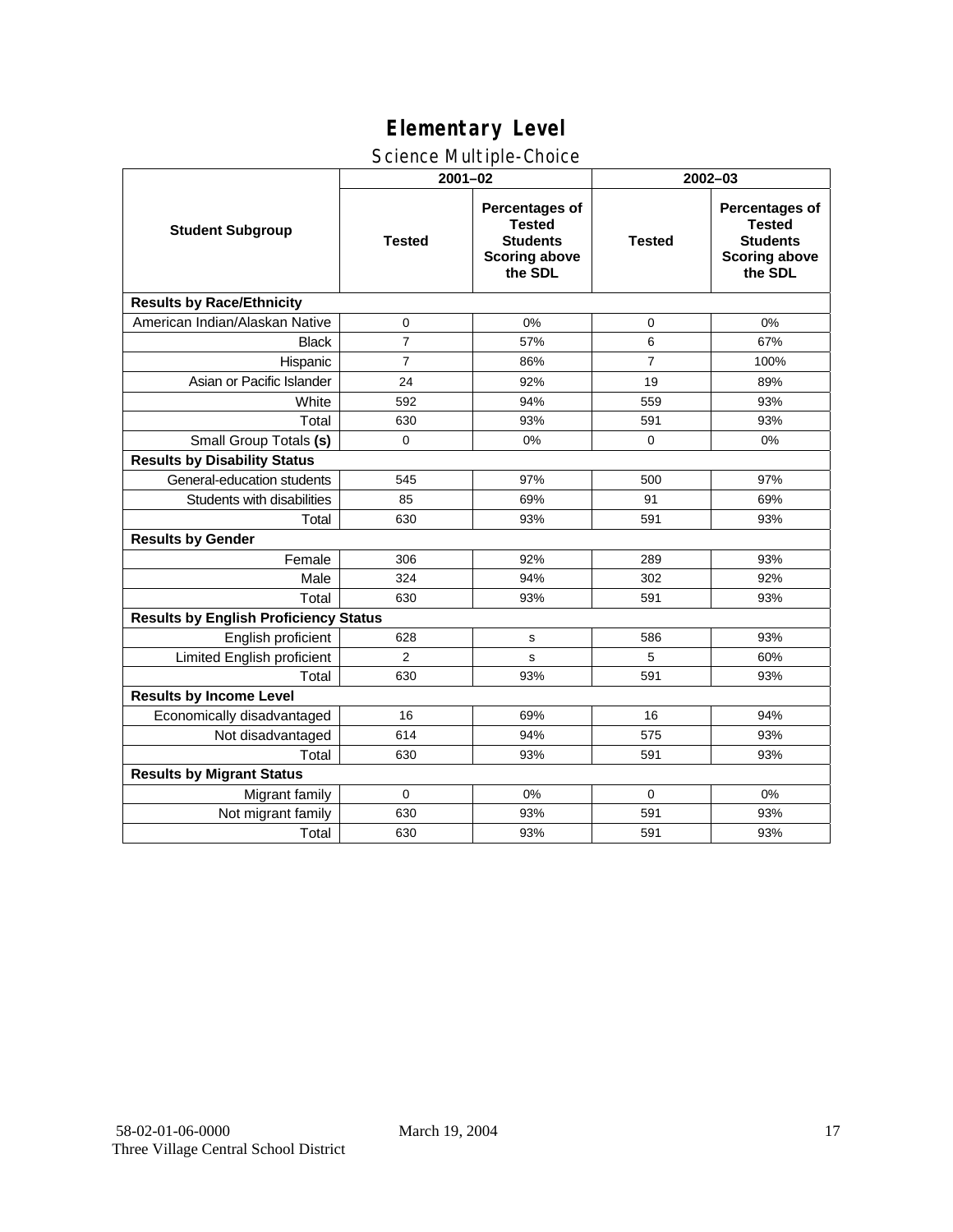## English Language Arts

|                                              | ັ<br>$2001 - 02$                                                                   |         |         |               | 2002-03                                                           |         |         |     |
|----------------------------------------------|------------------------------------------------------------------------------------|---------|---------|---------------|-------------------------------------------------------------------|---------|---------|-----|
| <b>Student Subgroup</b>                      | <b>Percentages of Tested</b><br><b>Students Scoring at Levels</b><br><b>Tested</b> |         |         | <b>Tested</b> | <b>Percentages of Tested</b><br><b>Students Scoring at Levels</b> |         |         |     |
|                                              |                                                                                    | $2 - 4$ | $3 - 4$ | 4             |                                                                   | $2 - 4$ | $3 - 4$ | 4   |
| <b>Results by Race/Ethnicity</b>             |                                                                                    |         |         |               |                                                                   |         |         |     |
| American Indian/Alaskan Native               | $\mathbf 0$                                                                        | 0%      | 0%      | 0%            | 0                                                                 | 0%      | 0%      | 0%  |
| <b>Black</b>                                 | 3                                                                                  | s       | s       | s             | $\overline{7}$                                                    | s       | s       | s   |
| Hispanic                                     | 13                                                                                 | s       | s       | s             | 1                                                                 | s       | s       | s   |
| Asian or Pacific Islander                    | 33                                                                                 | 100%    | 94%     | 48%           | 29                                                                | 97%     | 86%     | 21% |
| White                                        | 571                                                                                | 99%     | 66%     | 15%           | 565                                                               | 96%     | 65%     | 8%  |
| Total                                        | 620                                                                                | 99%     | 67%     | 17%           | 602                                                               | 96%     | 66%     | 8%  |
| Small Group Totals (s)                       | 16                                                                                 | 100%    | 44%     | 19%           | 8                                                                 | 88%     | 63%     | 0%  |
| <b>Results by Disability Status</b>          |                                                                                    |         |         |               |                                                                   |         |         |     |
| General-education students                   | 547                                                                                | 100%    | 73%     | 19%           | 523                                                               | 100%    | 75%     | 10% |
| Students with disabilities                   | 73                                                                                 | 92%     | 16%     | 0%            | 79                                                                | 68%     | 11%     | 0%  |
| Total                                        | 620                                                                                | 99%     | 67%     | 17%           | 602                                                               | 96%     | 66%     | 8%  |
| <b>Results by Gender</b>                     |                                                                                    |         |         |               |                                                                   |         |         |     |
| Female                                       | 316                                                                                | 99%     | 71%     | 19%           | 308                                                               | 97%     | 69%     | 9%  |
| Male                                         | 304                                                                                | 99%     | 63%     | 15%           | 294                                                               | 94%     | 64%     | 7%  |
| Total                                        | 620                                                                                | 99%     | 67%     | 17%           | 602                                                               | 96%     | 66%     | 8%  |
| <b>Results by English Proficiency Status</b> |                                                                                    |         |         |               |                                                                   |         |         |     |
| English proficient                           | 620                                                                                | 99%     | 67%     | 17%           | 602                                                               | 96%     | 66%     | 8%  |
| Limited English proficient                   | $\mathbf 0$                                                                        | 0%      | 0%      | 0%            | 0                                                                 | 0%      | 0%      | 0%  |
| Total                                        | 620                                                                                | 99%     | 67%     | 17%           | 602                                                               | 96%     | 66%     | 8%  |
| <b>Results by Income Level</b>               |                                                                                    |         |         |               |                                                                   |         |         |     |
| Economically disadvantaged                   | 11                                                                                 | 100%    | 64%     | 18%           | 10                                                                | 80%     | 40%     | 0%  |
| Not disadvantaged                            | 609                                                                                | 99%     | 67%     | 17%           | 592                                                               | 96%     | 67%     | 8%  |
| Total                                        | 620                                                                                | 99%     | 67%     | 17%           | 602                                                               | 96%     | 66%     | 8%  |
| <b>Results by Migrant Status</b>             |                                                                                    |         |         |               |                                                                   |         |         |     |
| Migrant family                               | $\mathbf 0$                                                                        | 0%      | 0%      | 0%            | 0                                                                 | 0%      | 0%      | 0%  |
| Not migrant family                           | 620                                                                                | 99%     | 67%     | 17%           | 602                                                               | 96%     | 66%     | 8%  |
| Total                                        | 620                                                                                | 99%     | 67%     | 17%           | 602                                                               | 96%     | 66%     | 8%  |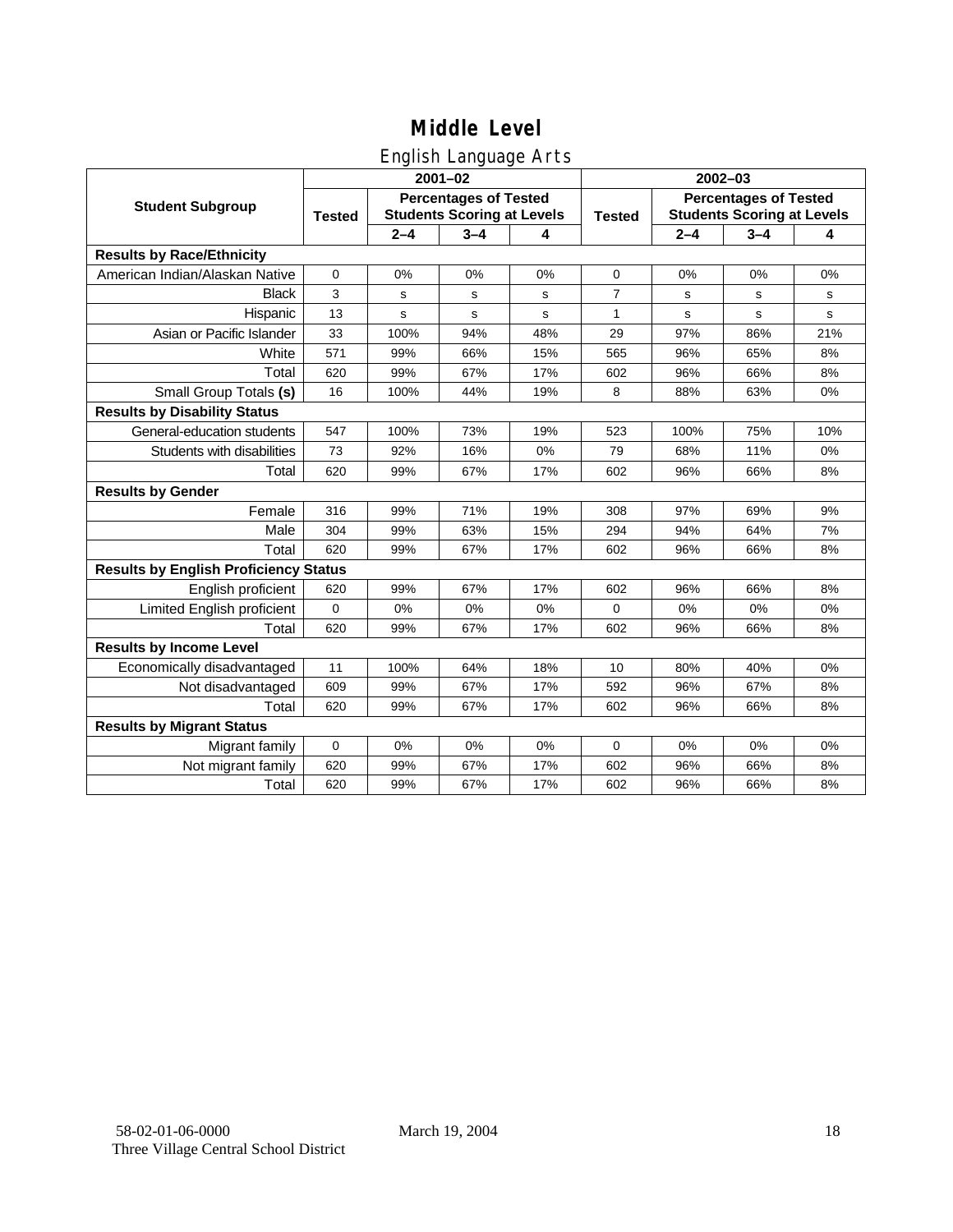#### Mathematics

|                                              |                                                                                    |             | $2001 - 02$ |               | 2002-03                                                           |         |         |     |
|----------------------------------------------|------------------------------------------------------------------------------------|-------------|-------------|---------------|-------------------------------------------------------------------|---------|---------|-----|
| <b>Student Subgroup</b>                      | <b>Percentages of Tested</b><br><b>Students Scoring at Levels</b><br><b>Tested</b> |             |             | <b>Tested</b> | <b>Percentages of Tested</b><br><b>Students Scoring at Levels</b> |         |         |     |
|                                              |                                                                                    | $2 - 4$     | $3 - 4$     | 4             |                                                                   | $2 - 4$ | $3 - 4$ | 4   |
| <b>Results by Race/Ethnicity</b>             |                                                                                    |             |             |               |                                                                   |         |         |     |
| American Indian/Alaskan Native               | $\mathbf 0$                                                                        | 0%          | 0%          | 0%            | $\mathbf 0$                                                       | 0%      | 0%      | 0%  |
| <b>Black</b>                                 | 3                                                                                  | s           | s           | s             | $\overline{7}$                                                    | s       | s       | s   |
| Hispanic                                     | 13                                                                                 | s           | s           | s             | $\mathbf{1}$                                                      | s       | s       | s   |
| Asian or Pacific Islander                    | 33                                                                                 | 100%        | 97%         | 73%           | 30                                                                | 97%     | 90%     | 33% |
| White                                        | 574                                                                                | 95%         | 70%         | 21%           | 568                                                               | 96%     | 74%     | 17% |
| Total                                        | 623                                                                                | 96%         | 70%         | 23%           | 606                                                               | 96%     | 74%     | 17% |
| Small Group Totals (s)                       | 16                                                                                 | 94%         | 31%         | 6%            | 8                                                                 | 88%     | 38%     | 13% |
| <b>Results by Disability Status</b>          |                                                                                    |             |             |               |                                                                   |         |         |     |
| General-education students                   | 552                                                                                | 98%         | 77%         | 26%           | 526                                                               | 99%     | 82%     | 20% |
| Students with disabilities                   | 71                                                                                 | 76%         | 21%         | 3%            | 80                                                                | 74%     | 24%     | 0%  |
| Total                                        | 623                                                                                | 96%         | 70%         | 23%           | 606                                                               | 96%     | 74%     | 17% |
| <b>Results by Gender</b>                     |                                                                                    |             |             |               |                                                                   |         |         |     |
| Female                                       | 320                                                                                | 95%         | 67%         | 22%           | 309                                                               | 97%     | 74%     | 17% |
| Male                                         | 303                                                                                | 96%         | 74%         | 25%           | 297                                                               | 95%     | 74%     | 18% |
| Total                                        | 623                                                                                | 96%         | 70%         | 23%           | 606                                                               | 96%     | 74%     | 17% |
| <b>Results by English Proficiency Status</b> |                                                                                    |             |             |               |                                                                   |         |         |     |
| English proficient                           | 622                                                                                | $\mathbf s$ | $\mathbf s$ | s             | 601                                                               | 96%     | 74%     | 17% |
| Limited English proficient                   | 1                                                                                  | s           | s           | s             | 5                                                                 | 100%    | 100%    | 40% |
| Total                                        | 623                                                                                | 96%         | 70%         | 23%           | 606                                                               | 96%     | 74%     | 17% |
| <b>Results by Income Level</b>               |                                                                                    |             |             |               |                                                                   |         |         |     |
| Economically disadvantaged                   | 11                                                                                 | 91%         | 73%         | 9%            | 10                                                                | 90%     | 60%     | 0%  |
| Not disadvantaged                            | 612                                                                                | 96%         | 70%         | 24%           | 596                                                               | 96%     | 74%     | 18% |
| Total                                        | 623                                                                                | 96%         | 70%         | 23%           | 606                                                               | 96%     | 74%     | 17% |
| <b>Results by Migrant Status</b>             |                                                                                    |             |             |               |                                                                   |         |         |     |
| Migrant family                               | 0                                                                                  | 0%          | 0%          | 0%            | $\Omega$                                                          | 0%      | 0%      | 0%  |
| Not migrant family                           | 623                                                                                | 96%         | 70%         | 23%           | 606                                                               | 96%     | 74%     | 17% |
| Total                                        | 623                                                                                | 96%         | 70%         | 23%           | 606                                                               | 96%     | 74%     | 17% |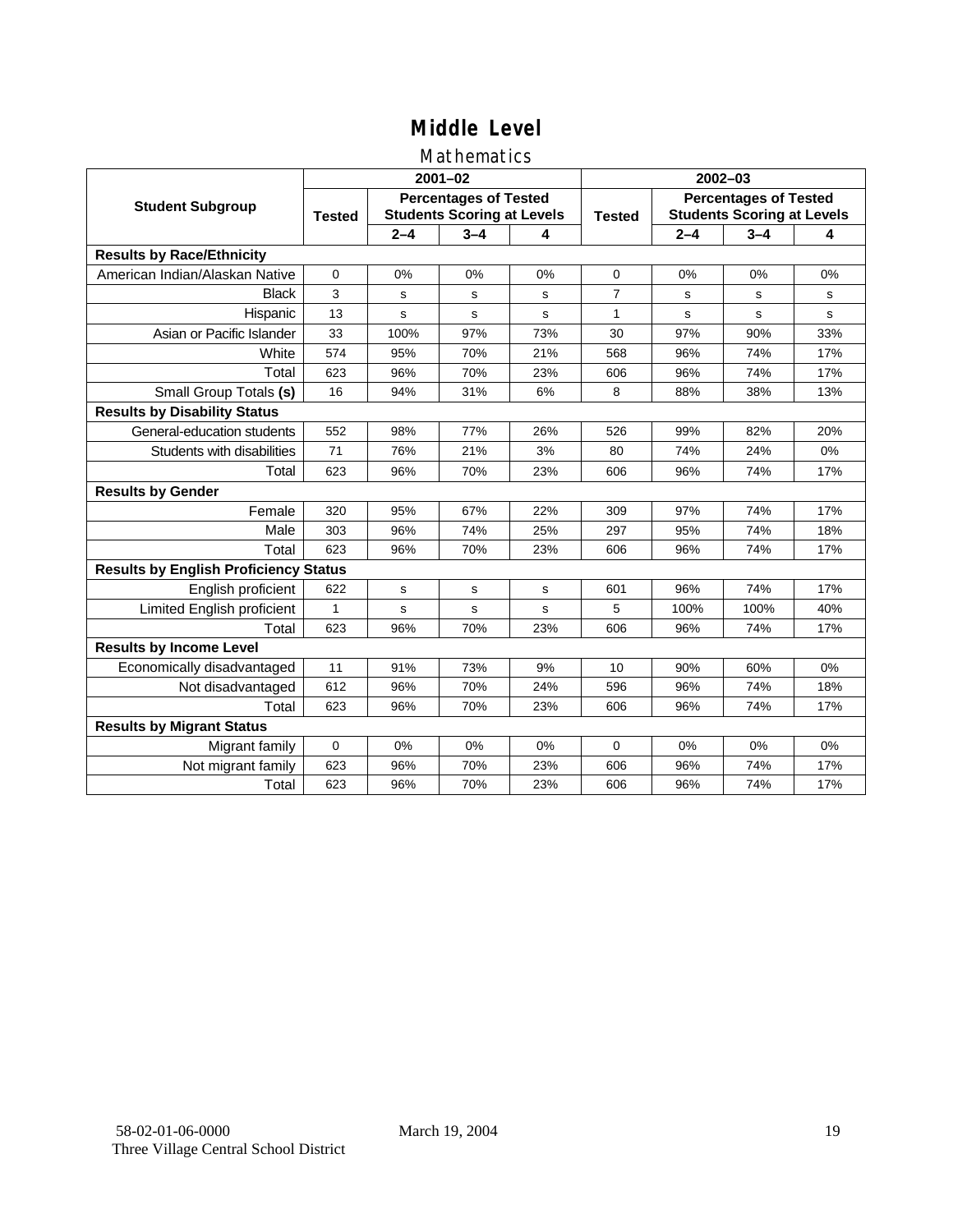#### **Science**

|                                              | $2001 - 02$     |             |                                                                   |           | $2002 - 03$    |                                                                   |         |     |
|----------------------------------------------|-----------------|-------------|-------------------------------------------------------------------|-----------|----------------|-------------------------------------------------------------------|---------|-----|
| <b>Student Subgroup</b>                      | <b>Tested</b>   |             | <b>Percentages of Tested</b><br><b>Students Scoring at Levels</b> |           | <b>Tested</b>  | <b>Percentages of Tested</b><br><b>Students Scoring at Levels</b> |         |     |
|                                              |                 | $2 - 4$     | $3 - 4$                                                           | 4         |                | $2 - 4$                                                           | $3 - 4$ | 4   |
| <b>Results by Race/Ethnicity</b>             |                 |             |                                                                   |           |                |                                                                   |         |     |
| American Indian/Alaskan Native               | 0               | 0%          | 0%                                                                | 0%        | $\Omega$       | 0%                                                                | 0%      | 0%  |
| <b>Black</b>                                 | 3               | s           | s                                                                 | s         | 5              | s                                                                 | s       | s   |
| Hispanic                                     | 9               | 100%        | 89%                                                               | 11%       | 1              | s                                                                 | s       | s   |
| Asian or Pacific Islander                    | 8               | s           | s                                                                 | s         | 12             | 100%                                                              | 92%     | 42% |
| White                                        | 386             | 100%        | 96%                                                               | 44%       | 358            | 99%                                                               | 91%     | 40% |
| Total                                        | 406             | 100%        | 96%                                                               | 43%       | 376            | 99%                                                               | 91%     | 40% |
| Small Group Totals (s)                       | 11              | 100%        | 100%                                                              | 36%       | 6              | 100%                                                              | 100%    | 17% |
| <b>Results by Disability Status</b>          |                 |             |                                                                   |           |                |                                                                   |         |     |
| General-education students                   | 335             | 100%        | 99%                                                               | 47%       | 296            | 100%                                                              | 98%     | 46% |
| Students with disabilities                   | $\overline{71}$ | 99%         | 82%                                                               | 25%       | 80             | 95%                                                               | 66%     | 15% |
| Total                                        | 406             | 100%        | 96%                                                               | 43%       | 376            | 99%                                                               | 91%     | 40% |
| <b>Results by Gender</b>                     |                 |             |                                                                   |           |                |                                                                   |         |     |
| Female                                       | 209             | 100%        | 96%                                                               | 37%       | 190            | 99%                                                               | 91%     | 38% |
| Male                                         | 197             | 100%        | 95%                                                               | 50%       | 186            | 99%                                                               | 91%     | 41% |
| Total                                        | 406             | 100%        | 96%                                                               | 43%       | 376            | 99%                                                               | 91%     | 40% |
| <b>Results by English Proficiency Status</b> |                 |             |                                                                   |           |                |                                                                   |         |     |
| English proficient                           | 405             | $\mathbf S$ | s                                                                 | ${\bf s}$ | 374            | s                                                                 | s       | s   |
| <b>Limited English proficient</b>            | $\mathbf{1}$    | s           | s                                                                 | s         | $\overline{2}$ | s                                                                 | s       | s   |
| Total                                        | 406             | 100%        | 96%                                                               | 43%       | 376            | 99%                                                               | 91%     | 40% |
| <b>Results by Income Level</b>               |                 |             |                                                                   |           |                |                                                                   |         |     |
| Economically disadvantaged                   | 9               | 100%        | 89%                                                               | 22%       | 9              | 100%                                                              | 89%     | 22% |
| Not disadvantaged                            | 397             | 100%        | 96%                                                               | 44%       | 367            | 99%                                                               | 91%     | 40% |
| Total                                        | 406             | 100%        | 96%                                                               | 43%       | 376            | 99%                                                               | 91%     | 40% |
| <b>Results by Migrant Status</b>             |                 |             |                                                                   |           |                |                                                                   |         |     |
| Migrant family                               | 0               | 0%          | 0%                                                                | 0%        | 0              | $0\%$                                                             | 0%      | 0%  |
| Not migrant family                           | 406             | 100%        | 96%                                                               | 43%       | 376            | 99%                                                               | 91%     | 40% |
| Total                                        | 406             | 100%        | 96%                                                               | 43%       | 376            | 99%                                                               | 91%     | 40% |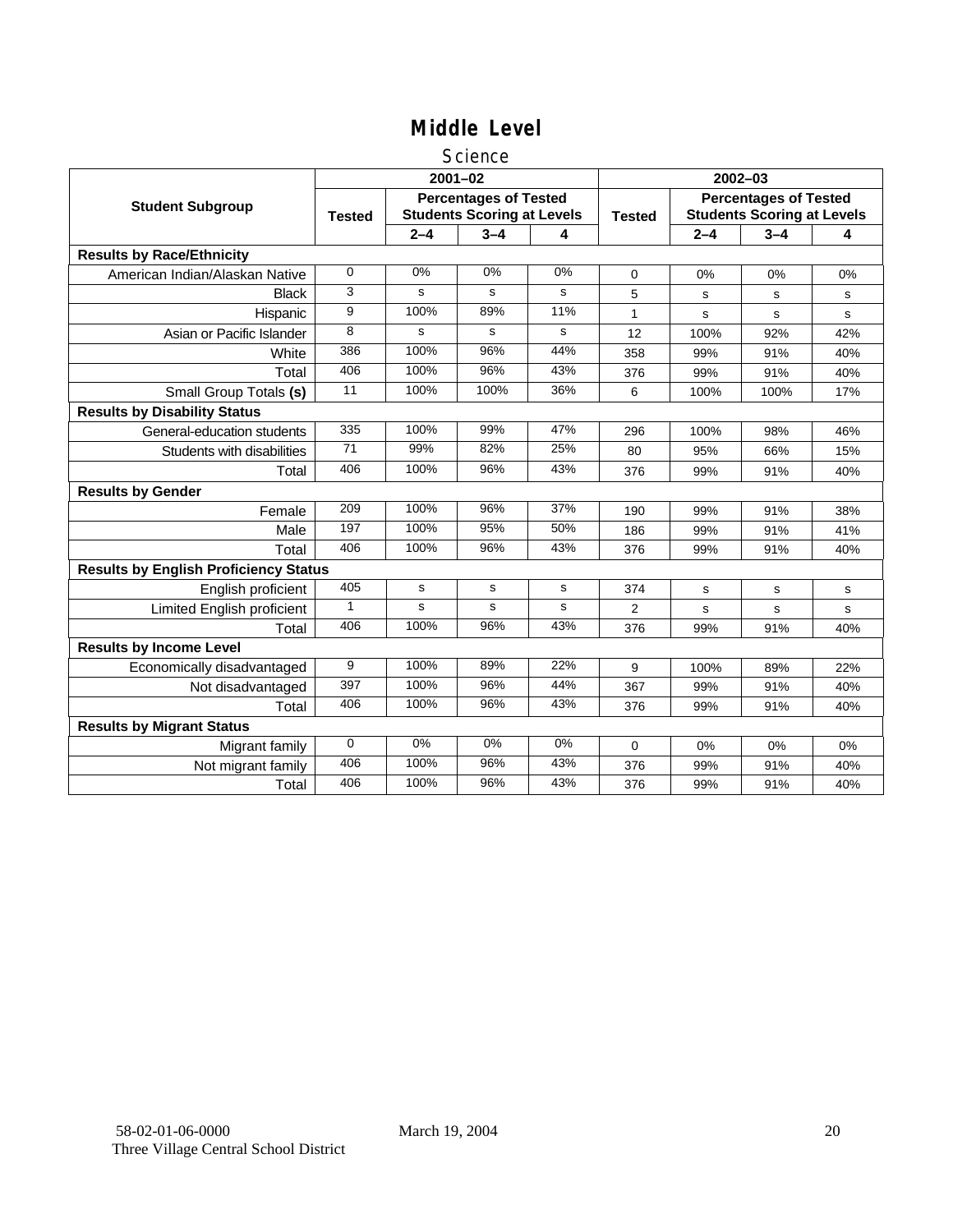## **1998 and 1999 High School Cohorts**

General-education students who first entered ninth grade in 1998 or 1999 must score 55 or higher on Regents English and mathematics examinations to graduate. During the phase-in of the Regents examination graduation requirements, all students (with district board of education approval) may qualify for a local diploma by earning a score of 55–64 on the required Regents examinations; a score of 65 or higher is required for a Regents diploma. Students with disabilities and certain students with a Section 504 Accomodation Plan may qualify for a local diploma by passing Regents competency tests. The data in these tables show the performance of the cohorts as of June 30<sup>th</sup> of the fourth year after first entering grade 9.

#### **Performance on the English Assessment Requirement for Graduation**

|                                              | 1998 Cohort                  |                          |               |                                  | 1999 Cohort               |                          |                |               |                                  |                          |
|----------------------------------------------|------------------------------|--------------------------|---------------|----------------------------------|---------------------------|--------------------------|----------------|---------------|----------------------------------|--------------------------|
| <b>Student Subgroup</b>                      |                              | <b>Count of Students</b> |               | <b>Percent</b><br><b>Meeting</b> |                           | <b>Count of Students</b> |                |               | <b>Percent</b><br><b>Meeting</b> |                          |
|                                              | <b>Students</b><br>in Cohort | by Score                 |               |                                  | <b>Students</b>           | by Score                 |                |               |                                  |                          |
|                                              |                              | <b>Regents</b>           |               | Pass-                            | Gradu-                    | in                       | <b>Regents</b> |               | Pass-                            | Gradua-                  |
|                                              |                              | $55 -$<br>64             | $65 -$<br>100 | ed<br><b>RCTs</b>                | ation<br>Require-<br>ment | <b>Cohort</b>            | $55 -$<br>64   | $65 -$<br>100 | ed<br><b>RCTs</b>                | tion<br>Require-<br>ment |
| <b>Results by Race/Ethnicity</b>             |                              |                          |               |                                  |                           |                          |                |               |                                  |                          |
| American Indian/Alaskan Native               | $\mathbf 0$                  | 0                        | 0             | $\mathbf 0$                      | 0%                        | $\overline{2}$           | s              | s             | s                                | s                        |
| <b>Black</b>                                 | 5                            | 0                        | 5             | $\Omega$                         | 100%                      | 4                        | s              | s             | s                                | s                        |
| Hispanic                                     | 12                           | 0                        | 11            | $\Omega$                         | 92%                       | 15                       | 1              | 11            | $\overline{0}$                   | 80%                      |
| Asian or Pacific Islander                    | 40                           | 1                        | 38            | $\Omega$                         | 97%                       | 34                       | $\mathbf{1}$   | 33            | $\mathbf 0$                      | 100%                     |
| White                                        | 428                          | 14                       | 402           | $\Omega$                         | 97%                       | 488                      | 26             | 439           | 0                                | 95%                      |
| Total                                        | 485                          | 15                       | 456           | 0                                | 97%                       | 543                      | 28             | 488           | 0                                | 95%                      |
| Small Group Totals (s)                       | $\Omega$                     | $\Omega$                 | $\Omega$      | $\Omega$                         | 0%                        | 6                        | $\overline{0}$ | 5             | $\overline{0}$                   | 83%                      |
| <b>Results by Disability Status</b>          |                              |                          |               |                                  |                           |                          |                |               |                                  |                          |
| General-education students                   | 422                          | 6                        | 409           | 0                                | 98%                       | 493                      | 19             | 457           | 0                                | 97%                      |
| Students with disabilities                   | 63                           | 9                        | 47            | 0                                | 89%                       | 50                       | 9              | 31            | $\mathbf 0$                      | 80%                      |
| Total                                        | 485                          | 15                       | 456           | $\mathbf 0$                      | 97%                       | 543                      | 28             | 488           | 0                                | 95%                      |
| <b>Results by Gender</b>                     |                              |                          |               |                                  |                           |                          |                |               |                                  |                          |
| Female                                       | 224                          | $\overline{4}$           | 214           | $\Omega$                         | 97%                       | 257                      | 9              | 236           | $\Omega$                         | 95%                      |
| Male                                         | 261                          | 11                       | 242           | $\Omega$                         | 97%                       | 286                      | 19             | 252           | $\Omega$                         | 95%                      |
| Total                                        | 485                          | 15                       | 456           | $\Omega$                         | 97%                       | 543                      | 28             | 488           | $\Omega$                         | 95%                      |
| <b>Results by English Proficiency Status</b> |                              |                          |               |                                  |                           |                          |                |               |                                  |                          |
| English proficient                           | 483                          | $\mathbf s$              | $\mathbf s$   | $\mathbf s$                      | $\mathbf s$               | 542                      | s              | s             | s                                | s                        |
| Limited English proficient                   | $\mathbf{2}$                 | s                        | s             | s                                | s                         | 1                        | s              | s             | s                                | s                        |
| Total                                        | 485                          | 15                       | 456           | $\Omega$                         | 97%                       | 543                      | 28             | 488           | $\Omega$                         | 95%                      |
| <b>Results by Income Level</b>               |                              |                          |               |                                  |                           |                          |                |               |                                  |                          |
| Economically disadvantaged                   | 8                            | $\mathbf{1}$             | 6             | 0                                | 88%                       | $\overline{2}$           | s              | s             | s                                | s                        |
| Not disadvantaged                            | 477                          | 14                       | 450           | 0                                | 97%                       | 541                      | s              | s             | s                                | s                        |
| Total                                        | 485                          | 15                       | 456           | $\Omega$                         | 97%                       | 543                      | 28             | 488           | $\overline{0}$                   | 95%                      |
| <b>Results by Migrant Status</b>             |                              |                          |               |                                  |                           |                          |                |               |                                  |                          |
| Migrant family                               | $\mathbf 0$                  | 0                        | 0             | $\mathbf 0$                      | 0%                        | $\Omega$                 | $\mathbf 0$    | 0             | $\mathbf 0$                      | 0%                       |
| Not migrant family                           | 485                          | 15                       | 456           | 0                                | 97%                       | 543                      | 28             | 488           | 0                                | 95%                      |
| Total                                        | 485                          | 15                       | 456           | $\mathbf 0$                      | 97%                       | 543                      | 28             | 488           | 0                                | 95%                      |

#### **after Four Years of High School**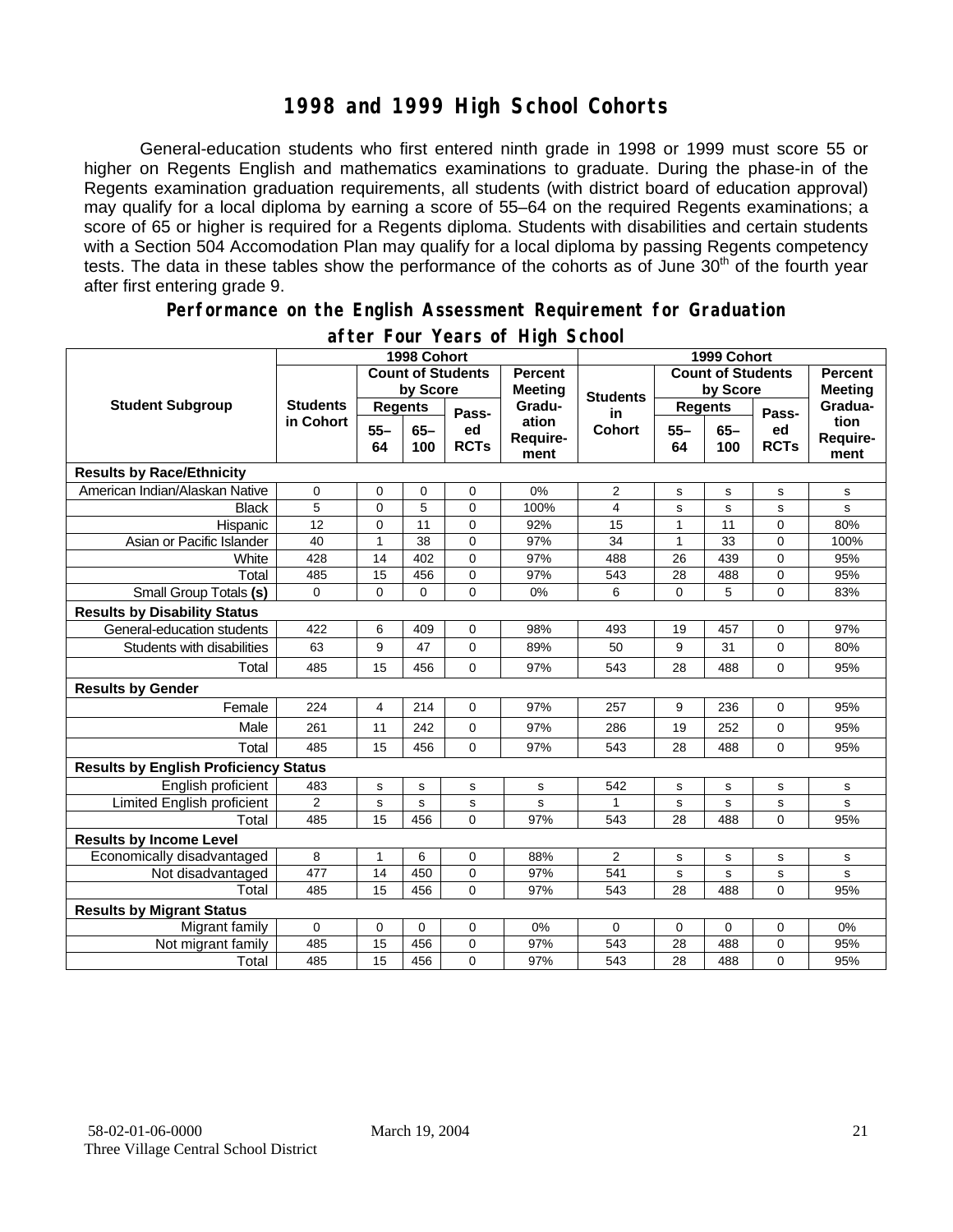#### **for Graduation after Four Years of High School 1998 Cohort 1999 Cohort Count of Students by Score Count of Students by Score Student Subgroup** Students **Regents Bluess** Students **Regents** Students **Regents** Students **Regents in Cohort 55– 64 65– 100 Passed RCTs Percent Meeting Graduation Requirement Students in Cohort 55– 64 65– 100 Passed RCTs Percent Meeting Graduation Requirement Results by Race/Ethnicity**  American Indian/Alaskan Native | 0 | 0 | 0 | 0 | 0 | 0 | 0 | 2 | s | s | s | s | Black | 5 | 0 | 5 | 0 | 100% | 4 | s | s | s | s Hispanic | 12 | 0 | 12 | 0 | 100% | 15 | 0 | 13 | 0 | 87% Asian or Pacific Islander 40 0 36 1 93% 34 0 32 0 94% White | 428 | 17 | 378 | 13 | 95% | 488 | 14 | 445 | 12 | 97% Total 485 17 431 14 95% 543 14 496 12 96% Small Group Totals **(s)** 0 0 0 0 0% 6 0 6 0 100% **Results by Disability Status**  General-education students | 422 | 9 | 400 | 0 | 97% | 493 | 10 | 468 | 0 | 97% Students with disabilities | 63 | 8 | 31 | 14 | 84% | 50 | 4 | 28 | 12 | 88% Total 485 17 431 14 95% 543 14 496 12 96% **Results by Gender**  Female 224 10 200 7 97% 257 3 240 7 97% Male 261 7 231 7 94% 286 11 256 5 95% Total 485 17 431 14 95% 543 14 496 12 96% **Results by English Proficiency Status**  English proficient 483 s s s s 542 s s s s Limited English proficient 2 s s s s 1 s s s s Total | 485 | 17 | 431 | 14 | 95% | 543 | 14 | 496 | 12 | 96% **Results by Income Level**  Economically disadvantaged 8 0 5 1 75% 2 s s s s Not disadvantaged 477 17 426 13 96% 541 s s s s Total | 485 | 17 | 431 | 14 | 95% | 543 | 14 | 496 | 12 | 96% **Results by Migrant Status**  Migrant family 0 0 0 0 0% 0 0 0 0 0% Not migrant family 485 17 431 14 95% 543 14 496 12 96% Total | 485 | 17 | 431 | 14 | 95% | 543 | 14 | 496 | 12 | 96%

# **Performance on the Mathematics Assessment Requirement**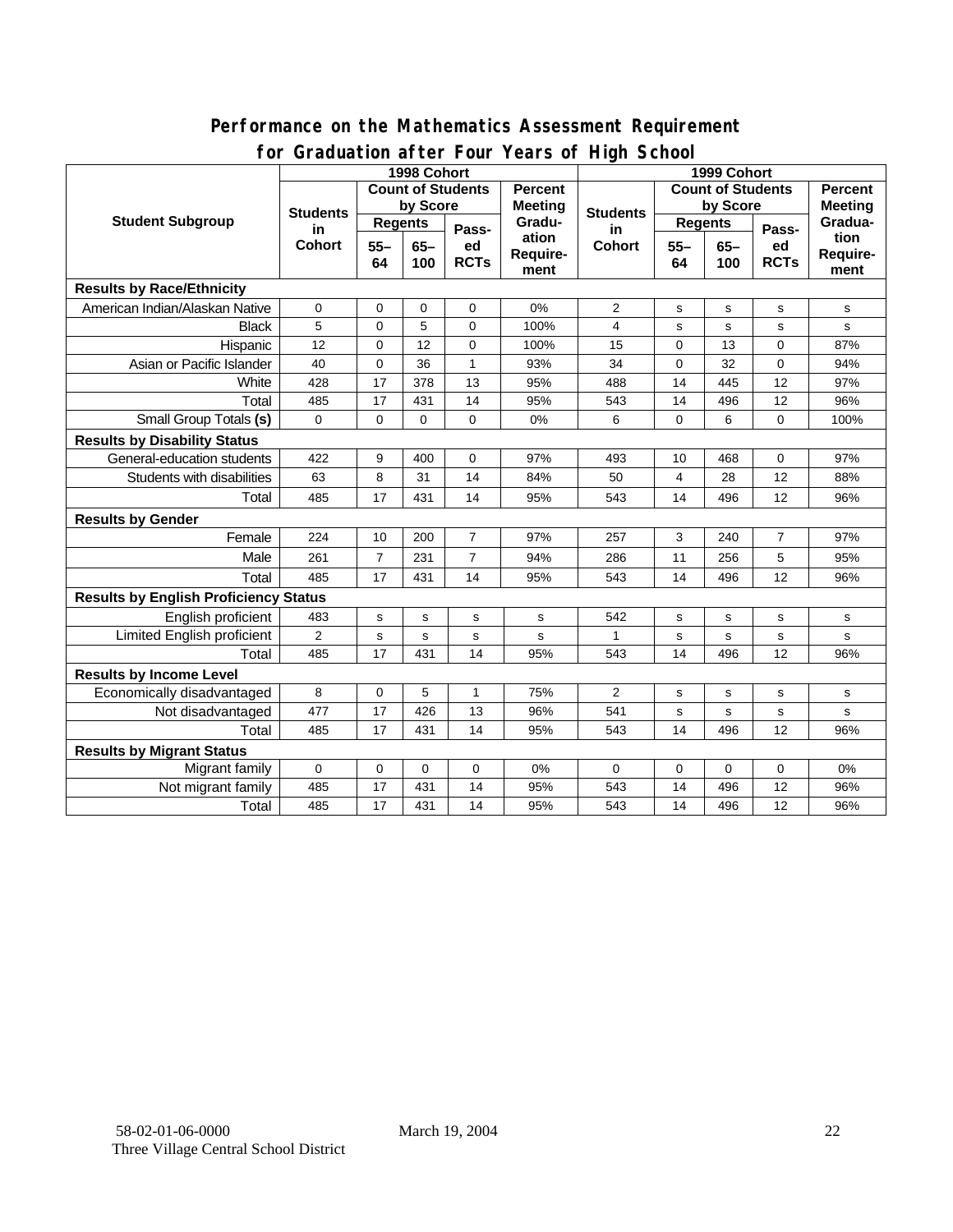## **Cohort Graduation Rates**

Students were counted as graduates in the first two columns of this table if they earned a local diploma with or without a Regents endorsement by June 30<sup>th</sup> of the fourth year after first entering grade 9 and in the second two columns if they earned a local diploma with or without a Regents endorsement by August 31<sup>st</sup> of the fourth year after first entering grade 9. The graduation-rate cohort includes students who transferred to general education development (GED) programs. These students were not counted in the 1998 district accountability cohort for English and mathematics.

|                                              |                                  | 1998 Cohort as of<br>June 30, 2002 | 1998 Cohort as of<br><b>August 31, 2002</b> |                    |  |  |  |  |  |
|----------------------------------------------|----------------------------------|------------------------------------|---------------------------------------------|--------------------|--|--|--|--|--|
| <b>Student Subgroup</b>                      | Graduation<br><b>Rate Cohort</b> | Graduation<br>Rate                 | <b>Graduation</b><br><b>Rate Cohort</b>     | Graduation<br>Rate |  |  |  |  |  |
| <b>Results by Race/Ethnicity</b>             |                                  |                                    |                                             |                    |  |  |  |  |  |
| American Indian/Alaskan Native               | 0                                | 0%                                 | 0                                           | 0%                 |  |  |  |  |  |
| <b>Black</b>                                 | 5                                | 100%                               | 5                                           | 100%               |  |  |  |  |  |
| Hispanic                                     | 12                               | 100%                               | 12                                          | 100%               |  |  |  |  |  |
| Asian or Pacific Islander                    | 40                               | 95%                                | 40                                          | 95%                |  |  |  |  |  |
| White                                        | 428                              | 93%                                | 427                                         | 93%                |  |  |  |  |  |
| Total                                        | 485                              | 93%                                | 484                                         | 93%                |  |  |  |  |  |
| Small Group Totals (s)                       | $\mathbf 0$                      | 0%                                 | 0                                           | 0%                 |  |  |  |  |  |
| <b>Results by Disability Status</b>          |                                  |                                    |                                             |                    |  |  |  |  |  |
| General-education students                   | 422                              | 95%                                | 422                                         | 95%                |  |  |  |  |  |
| Students with disabilities                   | 63                               | 84%                                | 62                                          | 85%                |  |  |  |  |  |
| Total                                        | 485                              | 93%                                | 484                                         | 93%                |  |  |  |  |  |
| <b>Results by Gender</b>                     |                                  |                                    |                                             |                    |  |  |  |  |  |
| Female                                       | 224                              | 96%                                | 224                                         | 96%                |  |  |  |  |  |
| Male                                         | 261                              | 91%                                | 260                                         | 91%                |  |  |  |  |  |
| Total                                        | 485                              | 93%                                | 484                                         | 93%                |  |  |  |  |  |
| <b>Results by English Proficiency Status</b> |                                  |                                    |                                             |                    |  |  |  |  |  |
| English proficient                           | 483                              | s                                  | 483                                         | s                  |  |  |  |  |  |
| <b>Limited English proficient</b>            | $\overline{2}$                   | s                                  | 1                                           | S                  |  |  |  |  |  |
| Total                                        | 485                              | 93%                                | 484                                         | 93%                |  |  |  |  |  |
| <b>Results by Income Level</b>               |                                  |                                    |                                             |                    |  |  |  |  |  |
| Economically disadvantaged                   | 8                                | 88%                                | 8                                           | 88%                |  |  |  |  |  |
| Not disadvantaged                            | 477                              | 94%                                | 476                                         | 93%                |  |  |  |  |  |
| Total                                        | 485                              | 93%                                | 484                                         | 93%                |  |  |  |  |  |
| <b>Results by Migrant Status</b>             |                                  |                                    |                                             |                    |  |  |  |  |  |
| Migrant family                               | $\Omega$                         | 0%                                 | $\Omega$                                    | 0%                 |  |  |  |  |  |
| Not migrant family                           | 485                              | 93%                                | 484                                         | 93%                |  |  |  |  |  |
| Total                                        | 485                              | 93%                                | 484                                         | 93%                |  |  |  |  |  |